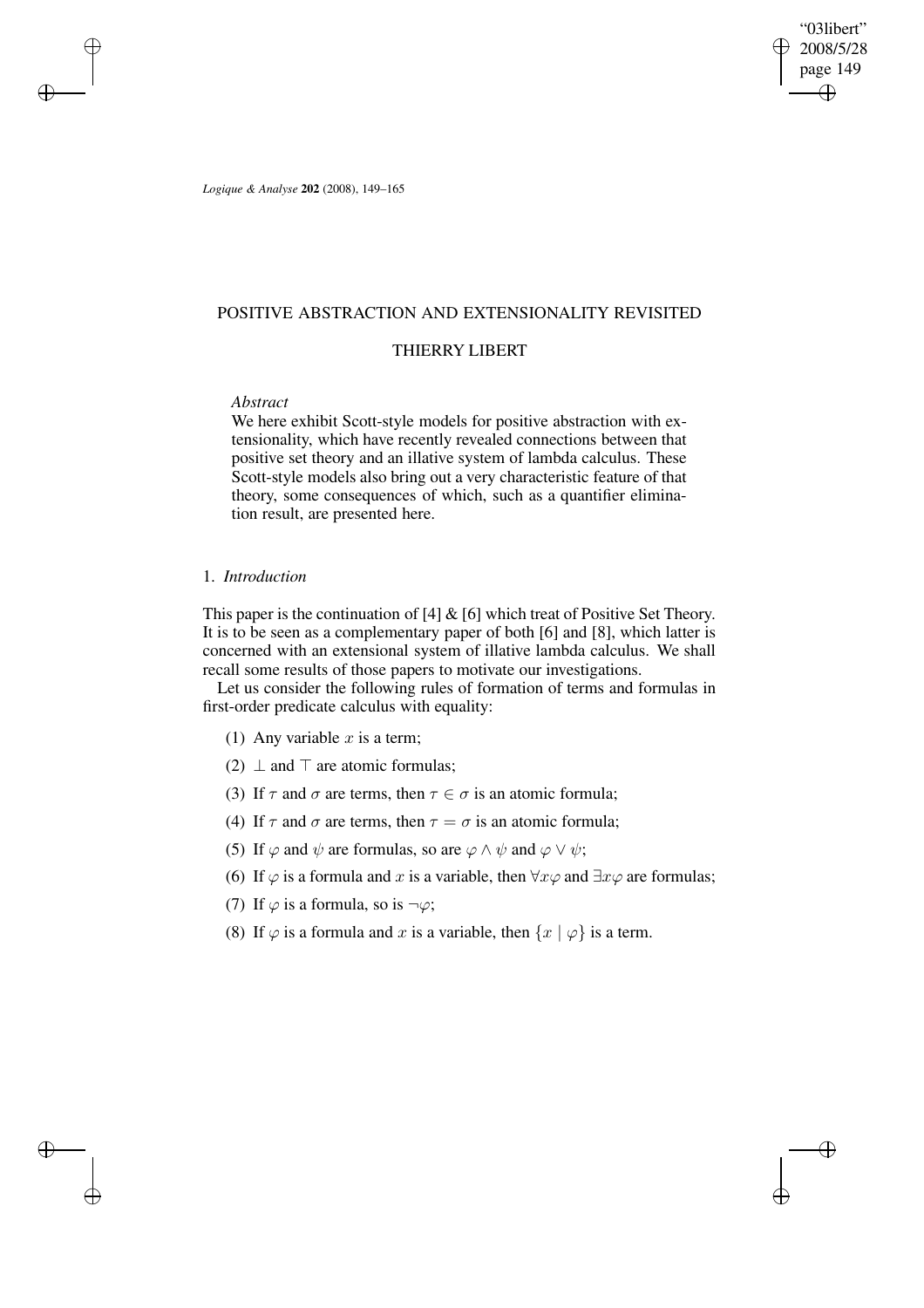✐

#### 150 THIERRY LIBERT

We denote by  $\mathscr L$  the language obtained from (1)–(7), and for any fragment  $\Sigma$  of  $\mathscr{L}$ , we let  $\mathrm{Comp}[\Sigma]$  stand for the scheme of formulas

$$
\forall \bar{z} \exists y \forall x (x \in y \leftrightarrow \varphi(x, \bar{z}))
$$

where  $\varphi(x,\bar{z})$  is in  $\Sigma$ . The language extended by rule (8) is designated by  $\mathscr{L}_{\tau}$ , and then, given a fragment  $\Sigma$  of  $\mathscr{L}_{\tau}$ , we let  $\mathrm{Abst}[\Sigma]$  stand for the scheme of formulas

$$
\forall \bar{z} \forall x (x \in \{x \mid \varphi\} \leftrightarrow \varphi(x, \bar{z}))
$$

with  $\varphi(x,\bar{z})$  in  $\Sigma$ . The *positive* fragments of  $\mathscr L$  and  $\mathscr L_{\tau}$  are defined by proscribing the use of (7), which we indicate by adding the superscript  $+$ . Adding '∗' as subscript means that we do not consider the use of (4) either. At last, given a set-theoretic structure  $\mathcal{U} \equiv \langle U; \in_{\mathcal{U}} \rangle$ , any of these languages may conveniently be extended by constants naming the elements of  $U$ , and we shall indicate this by juxtaposing '(U)' to the right, e.g.  $\mathcal{L}_{\tau*}^{+}(U)$ .

Positive Set Theory originated in Skolem's papers [10, 11] where he showed that  $\text{Comp}[\mathscr{L}_*^+]$  is consistent with Ext, the axiom of extensionality, i.e.

$$
\forall x \forall y (\forall z (z \in x \leftrightarrow z \in y) \rightarrow x = y).
$$

The consistency of  $\text{Comp}[\mathcal{L}^+]$  + Ext came out much later of [4] in which was proved the existence of κ-topological models for any *weakly compact* cardinal  $\kappa$ . By a  $\kappa$ -topological model is meant here an extensional model  $U \equiv \langle U; \in \rangle$  in which the *coded* subsets of  $U$  — i.e. those of the form  ${u \in U \mid u \in_{\mathcal{U}} v}$  for some (unique)  $v \in U$  — are exactly the *closed* sets of some  $\kappa$ -topology on U; and by a  $\kappa$ -topology is meant a topology in which any union of strictly less than  $\kappa$  closed sets is still closed.

On the other hand,  $\text{Abst}[\mathcal{L}_\tau^+]$  is easily proved to be consistent by a term model construction, but it is known to be inconsistent together with Ext. Nevertheless, it was shown in [6] that there exist extensional *term* models of Abst $[\mathcal{L}_{\tau*}^+]$ , and the proof of this is quite subtle. The consistency of Abst $[\mathscr{L}_{\tau*}^+]$  + Ext will fall out more easily of this paper as we are going to show the existence of κ-topological models for any *regular* cardinal κ.

As shown in [9], the interest of topological models for set theory can be related to the consistency of the following principle:

$$
(\dagger) \qquad \forall x \forall y (x \leq y \to x \leq y)
$$

where  $x \leq y$  stands for  $\forall z (z \in x \rightarrow z \in y)$  and  $x \leq y$  for  $\forall z (x \in z \rightarrow y \in z)$ . It is easy to see that (†) holds in any set theory in which '{x | y  $\in x$ }' exists for all y, or more obviously in any one in which '{x | y = x}' exists

 $\rightarrow$ 

✐

✐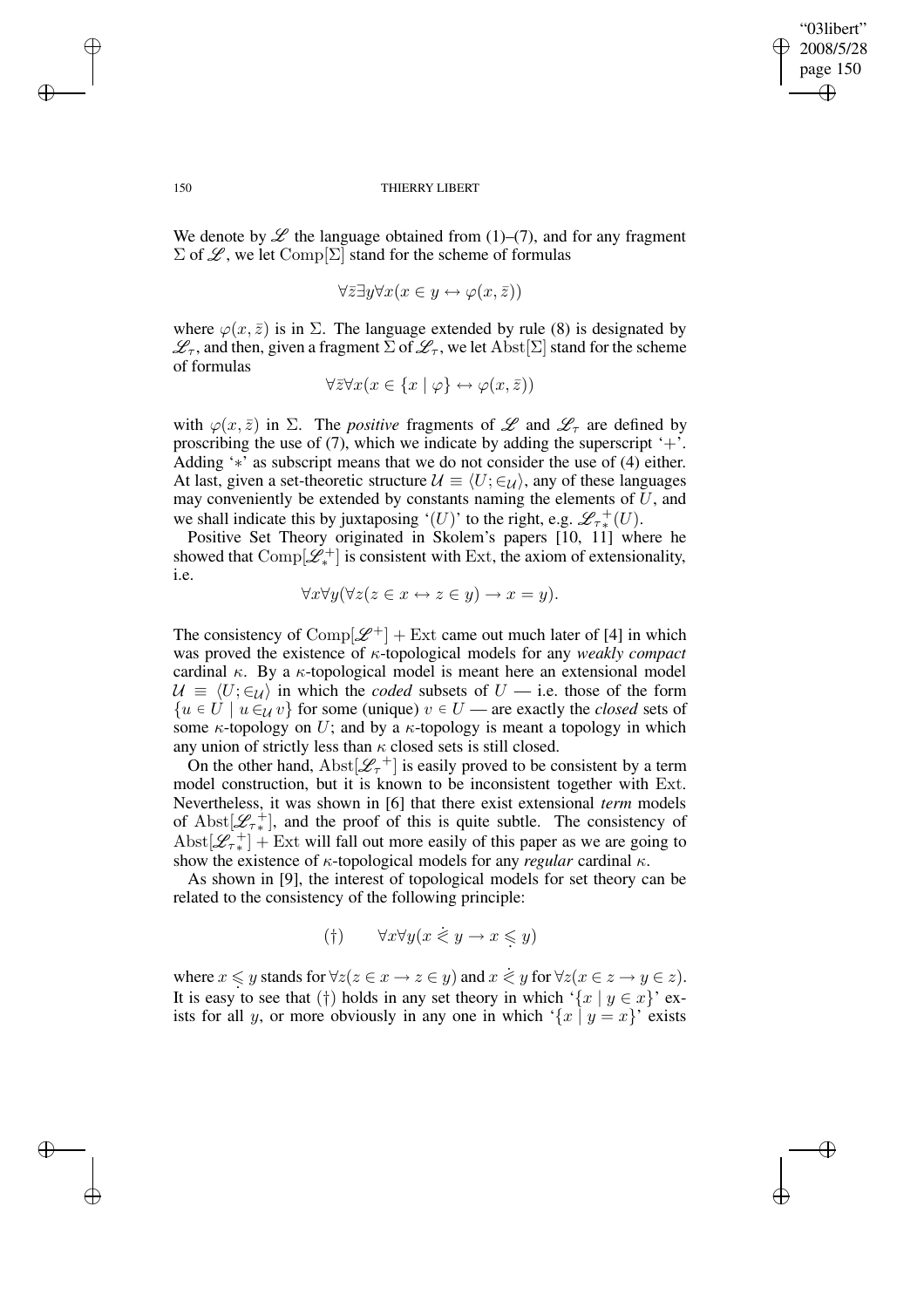POSITIVE ABSTRACTION AND EXTENSIONALITY REVISITED 151

for all y. Thus, in particular, (†) follows from Comp[ $\mathscr{L}^+$ ] as well as from Abst $[\mathcal{L}_{\tau^*}]$ . Now it is proved in [9] that if (†) holds then  $\bigcap {\tau \{x \mid \psi(x, \bar{z})\}}'$ and  $\bigcup^{3} \{x \mid \psi(x, \bar{z})\}$ ' cannot both exist for all  $\psi(x, \bar{z})$ . At least, in a  $\kappa$ topological model U of (†),  $\bigcap \{x \mid \psi(x, \bar{z})\}$ ' exists for all  $\psi(x, \bar{z})$  while at the same time  $\bigcup^{\in} \{x \mid \psi(x, \bar{z})\}$  can exist for each  $\psi(x, \bar{z})$  such that  $|\{u \in U \mid \mathcal{U} \models \psi(u,\bar{w})\}| < \kappa$  for all  $\bar{w}$  in U. Thus, it is the existence of  $\kappa$ -topological models of Comp $[\mathscr{L}^+]$  + Ext for some  $\kappa > \aleph_0$  that led to showing in [4] that a natural extension of that theory is compatible with a relevant axiom of infinity, so the resulting system is strong enough to interpret  $ZF$  and much more (see [3]). In another context, the existence of  $\kappa$ -topological models for  $\text{Abst}[\mathscr{L}_{\tau^*}] + \text{Ext}$  will here reveal that this theory satisfies the converse of  $(\dagger)$ , and this will result in rather unexpected features such as quantifiers elimination.

At last, the discovery of topological models for  $\text{Abst}[\mathscr{L}_{\tau*}^+] + \text{Ext}$  — and particularly their resemblance with topological models of lambda calculus — inspired the author to inquire into possible connections between that positive set theory and some extensional systems of illative lambda calculus. This has proved successful and such a system is presented in [8].

### 2. *Duality*

 $\rightarrow$ 

✐

✐

✐

We begin by a simple observation that will clarify later considerations. Define the  $(\cdot)^*$ -operator on formulas and terms of  $\mathcal{L}_{\tau*}$  as follows:

$$
(\tau \in \sigma)^* \text{ is } \tau^* \in \sigma^*,
$$
  
\n
$$
\perp^* \text{ is } \top, \qquad \top^* \text{ is } \perp,
$$
  
\n
$$
(\varphi \wedge \psi)^* \text{ is } \varphi^* \vee \psi^*, \qquad (\varphi \vee \psi)^* \text{ is } \varphi^* \wedge \psi^*,
$$
  
\n
$$
(\forall x \varphi)^* \text{ is } \exists x \varphi^*, \qquad (\exists x \varphi)^* \text{ is } \forall x \varphi^*,
$$
  
\n
$$
(\neg \varphi)^* \text{ is } \neg \varphi^*,
$$
  
\n
$$
\{x \mid \varphi\}^* \text{ is } \{x \mid \varphi^*\},
$$

and  $x^*$  is x for any variable x.

Clearly  $\varphi^{**}$  is  $\varphi$  for any  $\varphi$  in  $\mathscr{L}_{\tau^*}$ , and we notice that if  $\varphi$  is in  $\mathscr{L}_{\tau^*}$ , so is  $\varphi^*.$ 

Now, given a set-theoretic structure  $\mathcal{U} = \langle U; \in \mathcal{U} \rangle$ , let  $\mathcal{U}^*$  stand for  $\langle U;\not\in_{\mathcal{U}}\rangle$ , in which the interpretation of the abstractor for  $\mathscr{L}_{\tau*}^+$ -formulas provided such an interpretation is given in  $\mathcal{U}$  — is defined by  $\{x \mid \varphi\}^{\mathcal{U}^*}(\bar{v}) :=$ 

"03libert" 2008/5/28 page 151

✐

✐

✐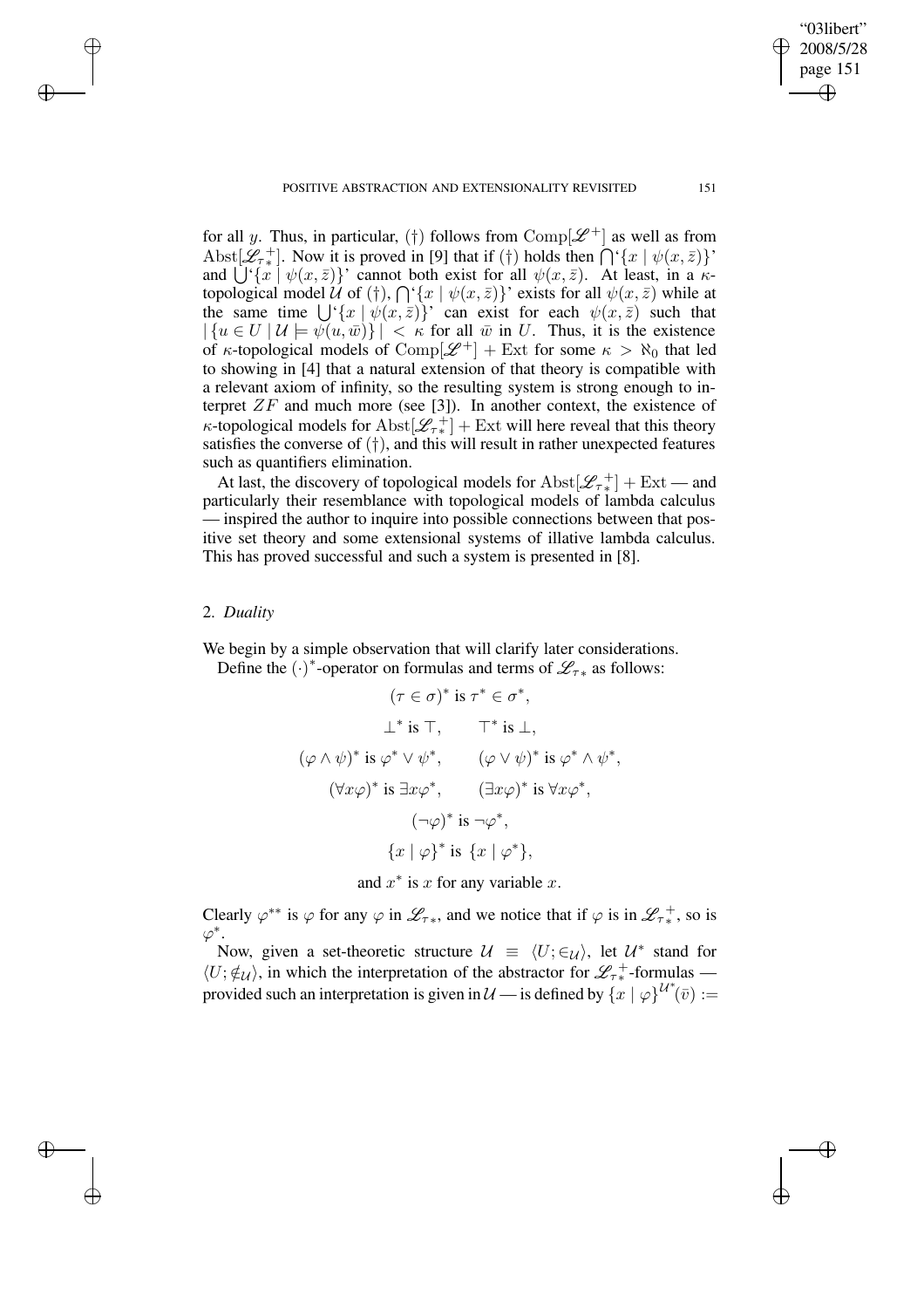✐

#### 152 THIERRY LIBERT

 ${x \mid \varphi^*}^{\mathcal{U}}(\bar{v})$  for every  $\varphi(x,\bar{y})$  in  $\mathcal{L}_{\tau^*}$  and  $\bar{y} := \bar{v}$  in U. Clearly  $\mathcal{U}^{**} = \mathcal{U}$ , and one can show by induction on the complexity of a formula that

*Fact* 2.1:  $U^* \models \varphi(\bar{v})$  iff  $U \models \neg \varphi^*(\bar{v})$ , for any  $\mathscr{L}_{\tau^*}$ -formula  $\varphi(\bar{y})$  whose atomic formulas are in  $\mathscr{L}_{\tau^*}^+$ , and for any  $\bar{y} := \bar{v}$  in U.

It is therefrom easy to see that

*Fact* 2.2:  $U^*$  fulfils  $\text{Abst}[\mathscr{L}_{\tau^*}]$  if and only if  $U$  does.

We have not yet specified the interpretation of = in  $\mathcal{U}^*$ . Recall that  $x = y$ is definable by  $\Psi(x, y) := \forall z (z \in x \leftrightarrow z \in y)$  under Ext. Now we notice that  $\neg \Psi^*(x, y)$  is just equivalent to  $\Psi(x, y)$ . Therefore, any interpretation of = making  $\mathcal{U}^*$  extensional whenever  $\mathcal{U}$  is must coincide with the one in  $\mathcal{U}$  and in all the structures we consider this is understood to be the *identity*, i.e.  $U \models u = v$  iff u and v are the same element in U.

Accordingly, if we define  $(\tau = \sigma)^*$  and  $(\tau \neq \sigma)^*$  to be respectively  $\tau^* \neq \sigma^*$  and  $\tau^* = \sigma^*$ , then one can extend Fact 2.1 to the case where  $\varphi$ contains atomic formulas  $\tau = \sigma$  and  $\tau \neq \sigma$  with  $\tau, \sigma$  in  $\mathscr{L}_{\tau *}^{\,+}$ . This, together with Fact 2.2, yields the following *duality principle*:

*Fact* 2.3: Let  $\Sigma$  stand for  $\text{Abst}[\mathscr{L}_{\tau_*}^+]$  or for  $\text{Abst}[\mathscr{L}_{\tau_*}^+]$  + Ext, and let  $\varphi$ be an  $\mathscr{L}_{\tau}$ -formula whose atomic formulas are in  $\mathscr{L}_{\tau^*}$ , or of the form  $\tau = \sigma$ and  $\tau \neq \sigma$  with  $\tau, \sigma$  in  $\mathscr{L}_{\tau^*}^+$ . Then  $\Sigma \vdash \varphi$  if and only if  $\Sigma \vdash \neg \varphi^*$ .

A simple consequence we mention here is the following. Let us say that an  $\mathscr{L}_{\tau *}$ <sup>+</sup>-term  $\tau$  is *autodual* if  $\tau^*$  is  $\tau$ . Then, for all pairs of autodual closed terms  $\tau, \sigma$ , we have  $\Sigma \vdash \tau \in \sigma$  iff  $\Sigma \vdash \neg (\tau \in \sigma)^*$  iff  $\Sigma \vdash \tau \notin \sigma$ , and it follows that  $\tau \in \sigma$  is not decidable from  $\Sigma$  — for we recall that  $\Sigma$  is consistent. The simplest example of an autodual term is  $\{x \mid x \in x\}$ , which we denote by W. Note that this also shows that  $\mathcal U$  and  $\mathcal U^*$  can never be isomorphic as set-theoretic structures, otherwise we would have  $\mathcal{U} \models W \notin W$ iff  $\mathcal{U} \models W \in W$ .

*Remark 2.1*: Such a duality principle as Fact 2.3 is not provable for Comp  $[\mathcal{L}^+]$ +Ext. Indeed, if it was to hold, any model of that theory should satisfy  $\forall z \exists y \forall x (x \in y \leftrightarrow x \neq z)$ , but this is false in a topological model. We do not know however if this can be true in some model of  $\text{Comp}[\mathcal{L}^+] + \text{Ext}.$ 

 $\rightarrow$ 

✐

✐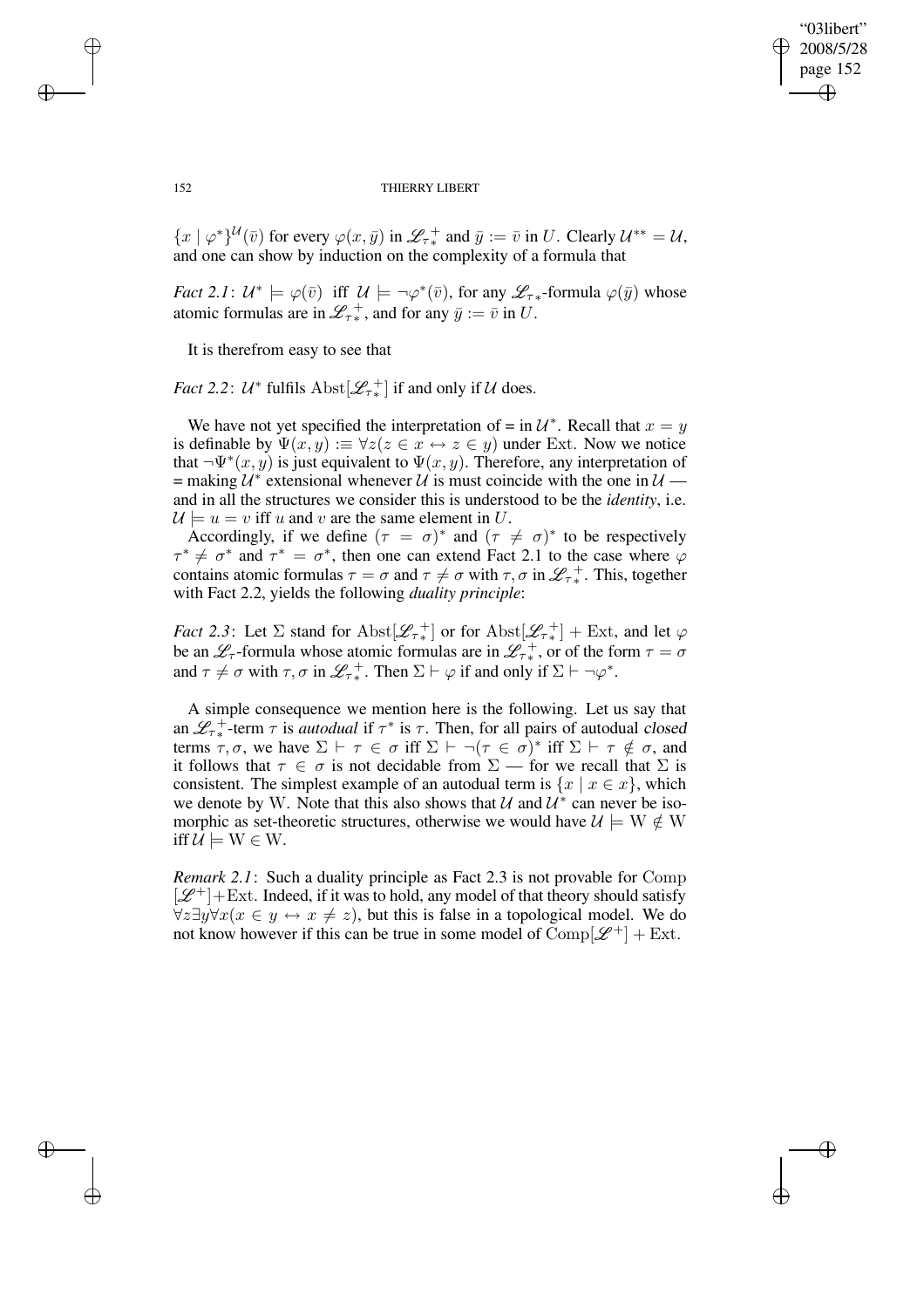## 3. *Topological models*

 $\rightarrow$ 

✐

✐

✐

On the one hand, the topological models used in [4] to prove the consistency of Comp[ $\mathscr{L}^+$ ] + Ext are  $T_2$  spaces. These appear as  $\kappa$ -compact 0dimensional  $\kappa$ -uniform spaces that are uniformly isomorphic to their space of closed subsets with the induced  $\kappa$ -uniformity (see e.g. [5]). Note that any topological model of Comp[ $\mathscr{L}^+$ ] should at least be  $T_1$  because of the existence of ' $\{x \mid y = x\}$ ' for all y, but we do not know however whether there can be non- $T_2$  ones.

On the other hand, the topological models of  $\text{Abst}[\mathscr{L}_{\tau^*}]$  we present in this paper are  $T_0$  spaces; anyhow, there cannot be  $T_1$  ones here because Abst $[\mathcal{L}_{\tau^*}]$  + Ext proves the non-existence of '{x | y = x}' for some y this is related to the inconsistency of  $\text{Abst}[\mathscr{L}_\tau^+] + \text{Ext}$ , of course. What we are going to show is that any  $\kappa$ -dcpo which is Scott isomorphic to its set of closed subsets ordered by reverse inclusion, or dually to its set of open ones ordered by inclusion, gives rise to a model of  $\text{Abst}[\mathscr{L}_{\tau*}^+] + \text{Ext. So}$ we shall next introduce what is strictly needed to understand and prove that statement.

Let  $\kappa$  be an infinite regular cardinal. Given a partially ordered set  $\langle U; \leq \rangle$ , we say that a subset D of U is  $\kappa$ -directed if every subset of D of cardinality strictly less than  $\kappa$  has an upper bound in D (so  $D \neq \emptyset$ ). Then U is said to be a  $\kappa$ -*dcpo* if each  $\kappa$ -directed subset D of U has a least upper bound  $\bigvee D$ .

Any κ-dcpo U inherits of a κ-topology, called the *Scott* κ*-topology*, whose closed subsets are the lower sets  $S$  of  $U$  satisfying the following closure property: if D is a  $\kappa$ -directed subset of S, then  $\forall D \in S$ . It is easy to see that a map  $f : U \longrightarrow V$  between  $\kappa$ -dcpo's is continuous w.r.t. the Scott  $\kappa$ -topologies if and only if f preserves  $\kappa$ -directed suprema, i.e.  $f(\bigvee D) = \bigvee \{ f(d) \mid d \in D \}$  for each *κ*-directed subset D of U. We denote the set of all Scott continuous functions from  $U$  to  $V$ , ordered pointwise, by  $[U \rightarrow V]$ . This is a  $\kappa$ -dcpo as well, and even a complete lattice provided V is. Examples of interest to us are  $[U \rightarrow 2]$  and  $[U \rightarrow 2']$ , where 2 is  $\{0,1\}$ with  $0 < 1$  and  $2'$  is the opposite ordered set. These are respectively isomorphic to  $\mathcal{P}_{\text{op}}(U)$ , the complete lattice of Scott open sets ordered by inclusion, and to  $\mathcal{P}_{\text{cl}}(U)$ , the one of Scott closed sets ordered by reverse inclusion which are obviously isomorphic to each other, for any given U, as  $2 \approx 2'$ .

We designate the category of  $\kappa$ -dcpo's with Scott continuous maps as morphisms by  $DCPO<sub>6</sub>$ . It can be seen that this is a cartesian closed category, the exponential of which being given by  $\left[\cdot \rightarrow \cdot\right]$  — the proof of this is just a routine generalization of the original case  $\kappa = \aleph_0$ , as treated in [1] for instance. This observation is mainly all we need in order to show that any solution to  $U \cong [U \rightarrow 2]$  in DCPO<sub>K</sub> yields a model for positive abstraction, in a similar way that it was originally proved by Scott that any solution to  $U \cong [U \rightarrow U]$ 

✐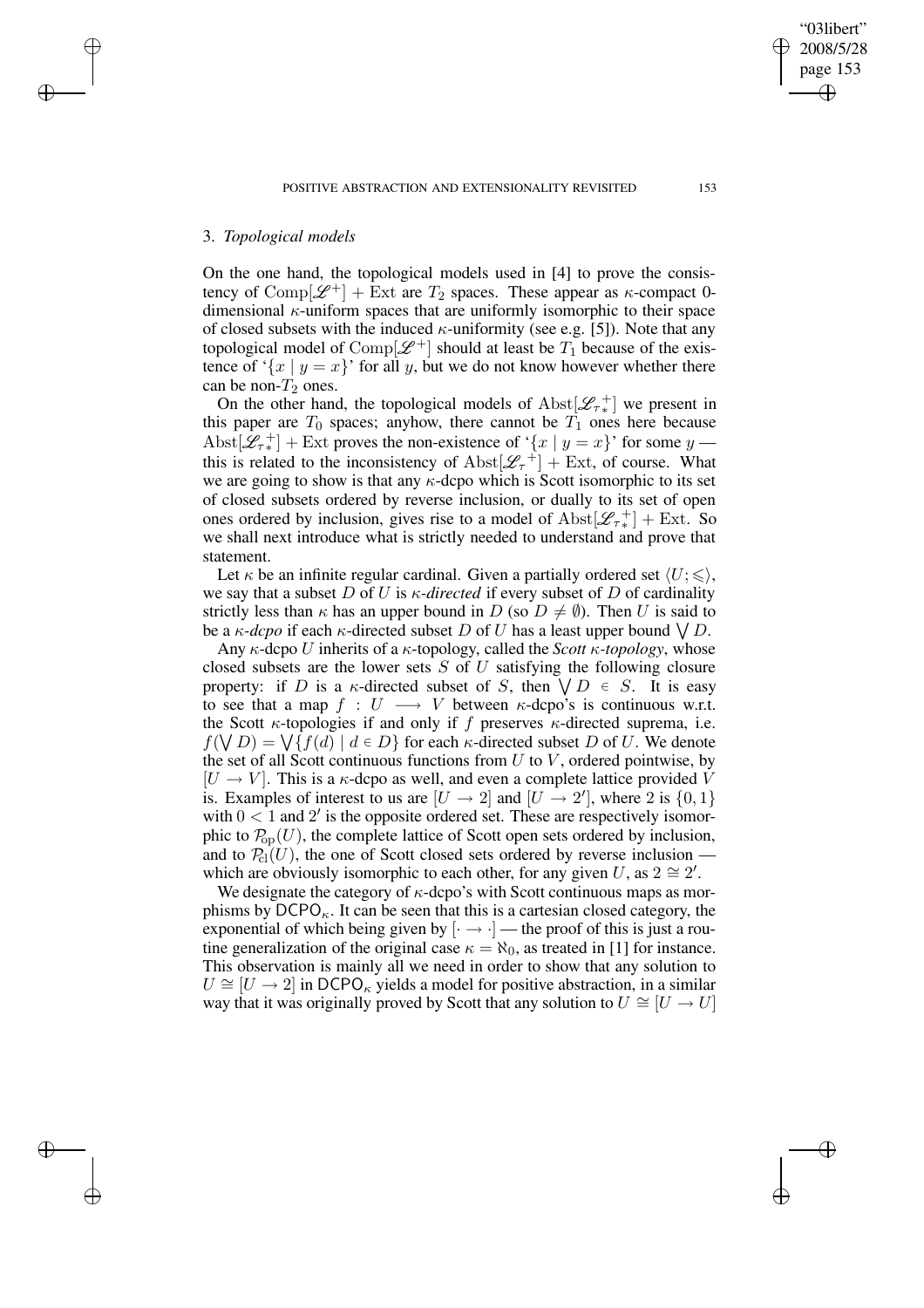✐

#### 154 THIERRY LIBERT

in DCPO<sub>N<sub>0</sub></sub> gives a model for the untyped  $\lambda$ -calculus. Note that by a solution to a reflexive equation  $U \cong \mathcal{F}(U)$  in DCPO<sub>κ</sub> we always mean a  $\kappa$ -dcpo U *together with* a Scott homeomorphism  $f: U \longrightarrow \mathcal{F}(U)$ .

*Theorem* 3.1: *Suppose*  $\langle U; f \rangle$  *is a solution to*  $U \cong [U \rightarrow 2]$  *in* DCPO<sub>K</sub>. *Then the set-theoretic structure*  $\mathcal{U} \equiv \langle U; \in_{\mathcal{U}} \rangle$  *defined by*  $u \in_{\mathcal{U}} v$  *iff*  $f(v)(u) = 1$  *is an extensional model of*  $\text{Abst}[\mathscr{L}_{\tau\ast}^+]$ .

*Proof.* For any *closed* formula  $\varphi$  of  $\mathscr{L}_{\tau}(U)$ , let  $|\varphi|_{\mathcal{U}}$  stand for the truth value of  $\varphi$  interpreted in U. In particular, for all  $u, v \in U$ , we have  $|u \in v|_{\mathcal{U}} =$  $\epsilon_{\mathcal{U}}(u, v)$ , where  $\epsilon_{\mathcal{U}} : U \times U \longrightarrow 2 : (u, v) \longmapsto f(v)(u)$ , which is Scott continuous in both of its arguments. We are going to show by induction on the complexity that each term  $\tau(\bar{y})$  of  $\mathscr{L}^+_{\tau^*}(U)$ , given with a list of variables  $\bar{y} = y_1, \ldots, y_n$  to which its free variables belong, has a 'suitable' Scott continuous interpretation  $\tau^{\mathcal{U}}: U^n \longrightarrow U : (\bar{v}) \longmapsto \tau^{\mathcal{U}}(\bar{v}).$ 

First, if  $\tau(\bar{y})$  is just a variable, say  $y_k$  in  $\bar{y}$ , then we take  $\tau^{\mathcal{U}} : (\bar{v}) \longmapsto v_k$ , which is clearly Scott continuous; and if  $\tau(\bar{y})$  is any fixed  $u \in U$ , then we take  $\tau^{\mathcal{U}} : (\bar{v}) \longrightarrow u$ , which is also Scott continuous.

Now we turn to the case where  $\tau(\bar{y})$  is a set abstract  $\{x \mid \varphi\}$  for a  ${\mathscr L}^{-+}_{\tau*}(U)$ formula  $\varphi(x, \bar{y})$ . Here, that the interpretation is 'suitable' means, of course, that  $|u \in \tau^{\mathcal{U}}(\overline{v})|_{\mathcal{U}} = |\varphi(u,\overline{v})|_{\mathcal{U}}$  for any  $u, \overline{v}$  in U, from which incidentally results the uniqueness of such a suitable interpretation. The proof goes by induction on the complexity of  $\varphi(x, \bar{y})$ :

- $\varphi$  is  $\perp/\top$ . Let  $\lambda/\Upsilon$  stand for  $f^{-1}(u \mapsto 0)/f^{-1}(u \mapsto 1)$ . Then  $\tau^{\mathcal{U}} : (\bar{v}) \longmapsto \lambda / \gamma$  is the suitable interpretation of  $\{x \mid \varphi\}.$
- $\varphi$  is  $\sigma(x,\bar{y}) \in \rho(x,\bar{y})$ , where  $\sigma, \rho$  are  $\mathscr{L}_{\tau}(U)$ -terms. Then  $\tau^{\mathcal{U}}:(\bar{v})\longmapsto f^{-1}(u\mapsto \epsilon_{\mathcal{U}}(\sigma^{\mathcal{U}}(u,\bar{v}),\rho^{\mathcal{U}}(u,\bar{v})))$  is Scott continuous, and this is the suitable interpretation of  $\{x \mid \varphi\}.$
- $\varphi$  is  $\psi(x,\bar{y}) \vee \chi(x,\bar{y})$ . Let  $\sigma(\bar{y})$  stand for  $\{x \mid \psi\}$  and  $\rho(\bar{y})$  for  $\{x \mid \chi\}.$ Then  $\tau^{\mathcal{U}}$  :  $(\bar{v}) \longmapsto f^{-1}(u \mapsto \vee (\epsilon_{\mathcal{U}}(u, \sigma^{\mathcal{U}}(\bar{v})), \epsilon_{\mathcal{U}}(u, \rho^{\mathcal{U}}(\bar{v})))$  is the suitable interpretation of  $\{x \mid \varphi\}$ ; it is Scott continuous for so is  $\underline{\vee}: 2 \times 2 \rightarrow 2 : (a, b) \mapsto \max\{a, b\}.$
- $\varphi$  is  $\psi(x,\bar{y}) \wedge \chi(x,\bar{y})$ . As above, but with  $\wedge$  : 2 × 2 → 2 :  $(a, b) \mapsto \min\{a, b\}$  instead of  $\vee$ .

 $\rightarrow$ 

✐

✐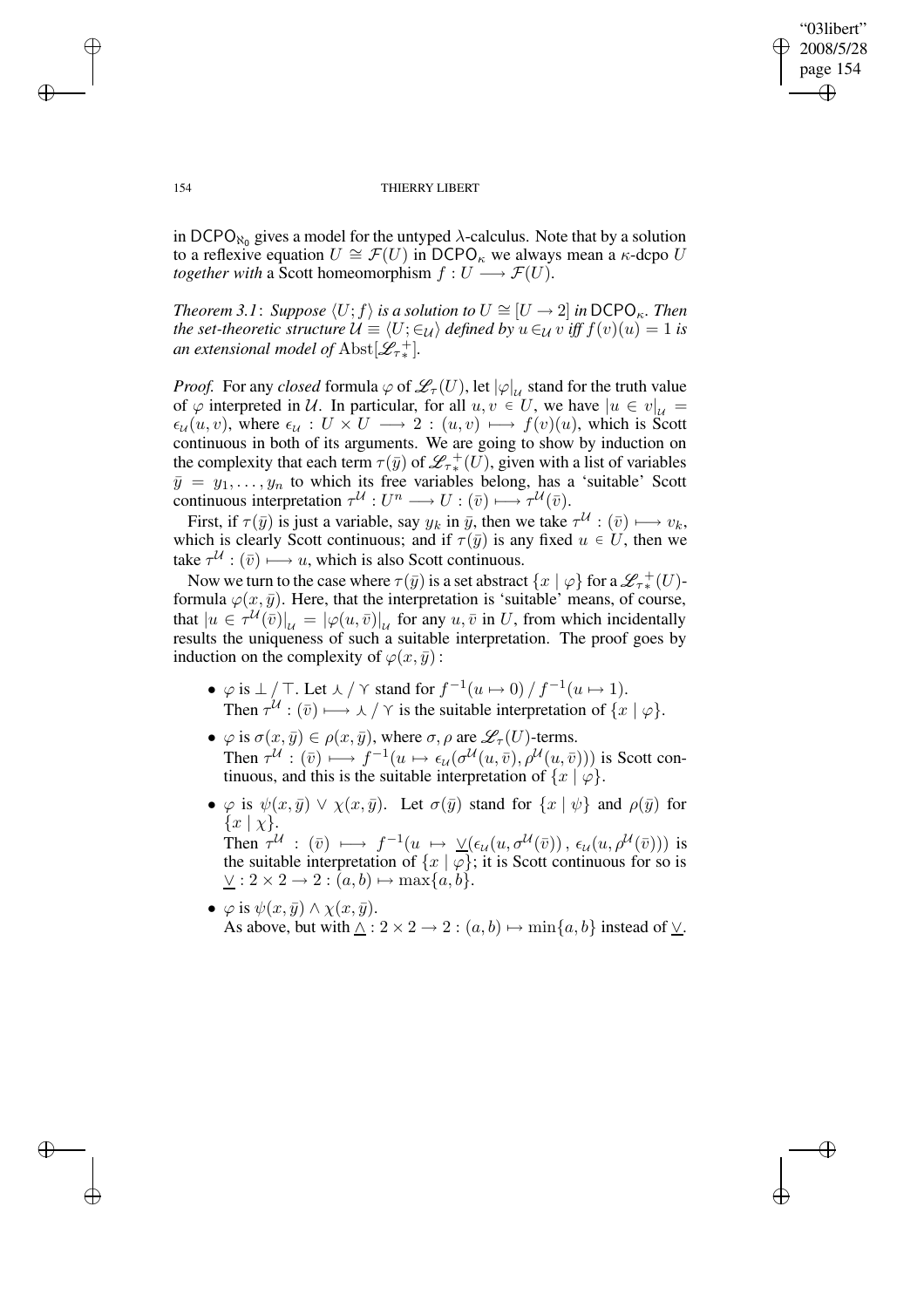POSITIVE ABSTRACTION AND EXTENSIONALITY REVISITED 155

•  $\varphi$  is  $\exists z \psi(x, \bar{y}, z)$ . Let  $\sigma(\bar{y}, z)$  stand for  $\{x \mid \psi\}$ . Then, for all  $u, \bar{v}$  in U, we have

$$
\left[\exists z \psi(u, \bar{v}, z)\right]_{\mathcal{U}} = \max_{w \in U} \left| \psi(u, \bar{v}, w) \right|_{\mathcal{U}} \n= \max_{w \in U} \left| u \in \sigma^{\mathcal{U}}(\bar{v}, w) \right|_{\mathcal{U}} \n= \left| u \in \sigma^{\mathcal{U}}(\bar{v}, \gamma) \right|_{\mathcal{U}}.
$$

 $\rightarrow$ 

✐

✐

✐

It follows therefrom that  $\tau^{\mathcal{U}} : (\bar{u}) \longmapsto f^{-1}(v \mapsto \epsilon_{\mathcal{U}}(u, \sigma^{\mathcal{U}}(\bar{v}, \gamma)))$  is the suitable Scott continuous interpretation of  $\{x \mid \varphi\}.$ 

•  $\varphi$  is  $\forall z \psi(x, \bar{y}, z)$ . As above, but with 'min' instead of 'max' and then  $\lambda$  instead of  $\gamma$ .

To have a clear conscience, one would make sure that the interpretation of  $\{- \}$  so defined satisfies the following natural substitutivity property: for any  $\mathscr{L}_{\tau*}^+$ -formula  $\varphi(x,\bar{y})$  and list of  $\mathscr{L}_{\tau*}^+$ -terms  $\bar{\tau}(\bar{z})$  of the same length as y, we have  $\{x \mid \varphi\}^{\mathcal{U}}(\bar{\tau}^{\mathcal{U}}(\bar{u})) = \{x \mid \psi\}^{\mathcal{U}}(\bar{u})$  for all  $\bar{u}$  in U, where  $\psi$  is the formula  $\varphi(x,\overline{\tau}(\overline{z}))$ . This actually follows from the fact that

$$
\mathcal{U} \models \text{Abst}[\mathscr{L}_{\tau*}^+] + \text{Ext}.
$$

 $\overline{\phantom{a}}$ 

As 2  $\cong$  2', any solution to  $U \cong [U \rightarrow 2']$  will likewise give rise to a model of Abst $[\mathscr{L}_{\tau^*}]$ . In fact, every solution  $\langle U; f \rangle$  to  $U \cong [U \to 2]$  can be turned into a solution  $\langle U; g \rangle$  to  $\tilde{U} \cong [U \to 2']$ , and vice versa, by setting  $g(v)(u) = \underline{\neg}(f(v)(u))$  for all  $u, v \in U$ , where  $\underline{\neg}$  :  $2 \longrightarrow 2' : 0/1 \mapsto 1/0$ . Clearly, if U is the model of Abst $[\mathcal{L}_{\tau^*}]$  associated with  $\langle U; f \rangle$ , then the one corresponding to  $\langle U; g \rangle$  is just  $\mathcal{U}^*$ , the dual of  $\mathcal{U}$ , as defined in Section 2. Although they are based upon the same underlying complete lattice  $U$ , it is worth recalling that  $U$  and  $U^*$  are not isomorphic as set-theoretic structures. On the contrary, U and the opposite ordered set  $U'$  must be isomorphic as  $\kappa$ -dcpo's, for we have  $U' \cong [U \to 2]' = [U \to 2'] \cong U$ .

*Remark 3.1*: We mention that natural Scott-style models of the system of illative  $\lambda$ -calculus considered in [8] can be obtained as solutions to a reflexive equation of the form  $U \cong [U \to U] + 2$  in DCPO<sub>N<sub>0</sub></sub>. Such solutions naturally contains  $[U \rightarrow 2]$ , which models the pure set-theoretic part of that system. This would show how  $\text{Abst}[\mathcal{L}_{\tau*}^+] + \text{Ext}$  is related — on the semantic side at least — to the system called 'Positive Frege' in [8].

"03libert" 2008/5/28 page 155

✐

✐

✐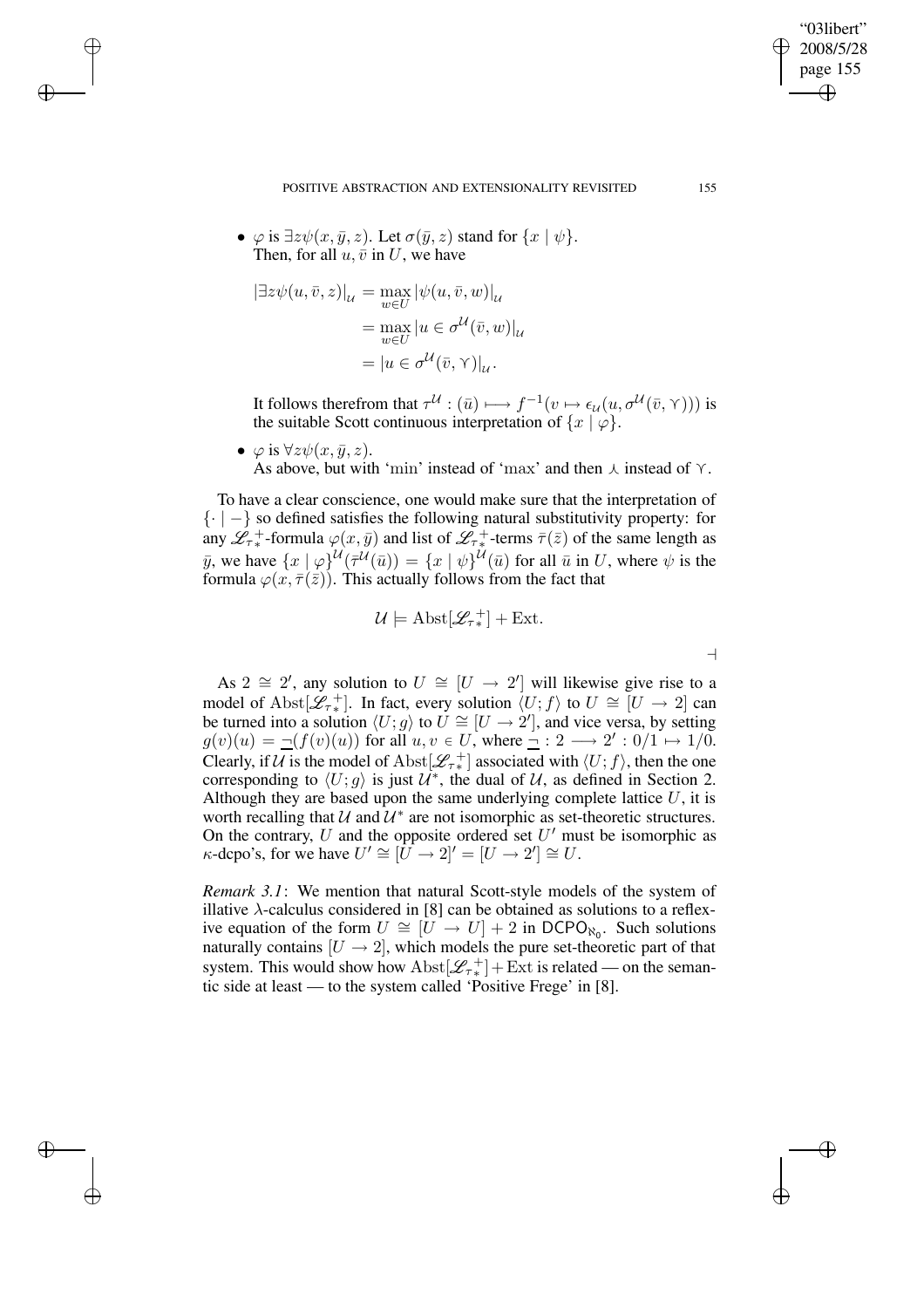✐

#### 156 THIERRY LIBERT

We shall now exhibit one particular solution to  $U \cong [U \rightarrow 2]$  [resp.  $U \cong$  $[U \rightarrow 2']$ ] in DCPO<sub> $\kappa$ </sub> for each regular cardinal  $\kappa$ .

## 4. *Canonical solutions*

Roughly, following [1], the *canonical* solution to  $U \cong [U \rightarrow 2]$  [resp.  $U \cong$  $[U \rightarrow 2^{\prime}]$ ] in DCPO<sub>K</sub> can be obtained as inverse limit by iterating the functor  $\left[\cdot \rightarrow 2\right]$  [resp.  $\left[\cdot \rightarrow 2'\right]$ ] from the initial object  $\{\lambda\}$ , where  $\lambda$  is a bottom element. Note that  $\omega$  iterations will not suffice when  $\kappa > \aleph_0$ , and then limit steps in the iteration process will introduce some complications that fortunately we need not discuss here. The simplicity of the solution we are about to describe will convince ourselves that this must be the canonical one.

For any regular cardinal  $\kappa$ , let  $S_{\kappa}$  be a linearly ordered set of type  $\kappa+1+\kappa'$ , where  $\kappa'$  is the reverse of  $\kappa$ , say  $S_{\kappa} := \{a_{\alpha} \mid \alpha \in \kappa\} \cup \{c\} \cup \{b_{\alpha} \mid \alpha \in \kappa\}$  with  $a_{\alpha} < c < b_{\beta}$  for all  $\alpha, \beta \in \kappa$ , and  $a_{\alpha} < a_{\beta}$  iff  $b_{\beta} < b_{\alpha}$  iff  $\alpha \in \beta$ . Clearly  $S_{\kappa}$  is a complete linear order, and it may then be looked at as a  $\kappa$ -dcpo. Its lower sets are  $A_{\beta} := \{a_{\alpha} \mid \alpha \in \beta\}$  and  $B_{\beta} := S_{\kappa} \setminus \{b_{\alpha} \mid \alpha \in \beta\}$ , for all  $\beta \in \kappa + 1$ . Notice that each  $B_\beta$  has a maximum, so it is Scott closed. Also is  $A_{\beta}$  for all  $\beta \in \kappa$ , because then  $|A_{\beta}| < \kappa$ . But  $A_{\kappa}$  is not Scott closed. Indeed,  $A_{\kappa}$  is a  $\kappa$ -directed subset of itself (because  $\kappa$  is regular) but  $\bigvee A_{\kappa} = c \notin A_{\kappa}$ . It follows that  $P_{\text{cl}}(S_{\kappa})$ , ordered by reverse inclusion  $\supseteq$ , is also of order type  $\kappa + 1 + \kappa'$ , the order isomorphism  $g : S_{\kappa} \longrightarrow \mathcal{P}_{\text{cl}}(S_{\kappa})$  being defined by  $g(a_{\beta}) := B_{\beta}, g(b_{\beta}) := A_{\beta}$ , for all  $\beta \in \kappa$ , and  $g(c) := B_{\kappa}$ . Moreover, it is easy to see that g preserves all suprema, i.e.  $g(\forall D) = \bigcap \{g(d) \mid d \in D\}$  for all  $D \subseteq S_{\kappa}$  — the key observation here is that  $\bigcap \{B_{\beta} \mid \beta \in \kappa\} = B_{\kappa}$  — so that  $g$  is in particular a Scott homeomorphism. Dually, one defines a Scott homeomorphism  $f: S_{\kappa} \longrightarrow P_{\text{op}}(S_{\kappa})$  by  $f(a_{\beta}) := S_{\kappa} \setminus B_{\beta}, f(b_{\beta}) := S_{\kappa} \setminus A_{\beta}$ , for all  $\beta \in \kappa$ , and  $f(c) := S_{\kappa} \setminus B_{\kappa}$ . The pairs  $\langle S_{\kappa}; f \rangle$  and  $\langle S_{\kappa}; g \rangle$  give respectively the canonical solutions to  $U \cong [U \to 2]$  and to  $U \cong [U \to 2']$  in  $DCPO<sub>κ</sub>$ . According to Theorem 3.1, we now have, for each regular cardinal  $\kappa$ , two canonical (and non-isomorphic) models of  $\text{Abst}[\mathscr{L}_{\tau*}^+]$  denoted by  $\mathcal{S}_\kappa$ and  $S^*_{\kappa}$ .

### 5. *Monotonicity*

In any model U associated with a solution  $\langle U; f \rangle$  to  $U \cong [U \rightarrow 2]$ , it is easy to see that the underlying order  $\leq$  of U coincides with  $\leq \frac{1}{u}$ . In fact, it does

<sup>1</sup> We recall that  $[U \to 2]$  is naturally isomorphic to  $\mathcal{P}_{\text{op}}(U)$  ordered by *inclusion*, whereas  $[U \rightarrow 2']$  is isomorphic to  $\mathcal{P}_{\text{cl}}(U)$  ordered by *reverse inclusion*.

 $\rightarrow$ 

✐

✐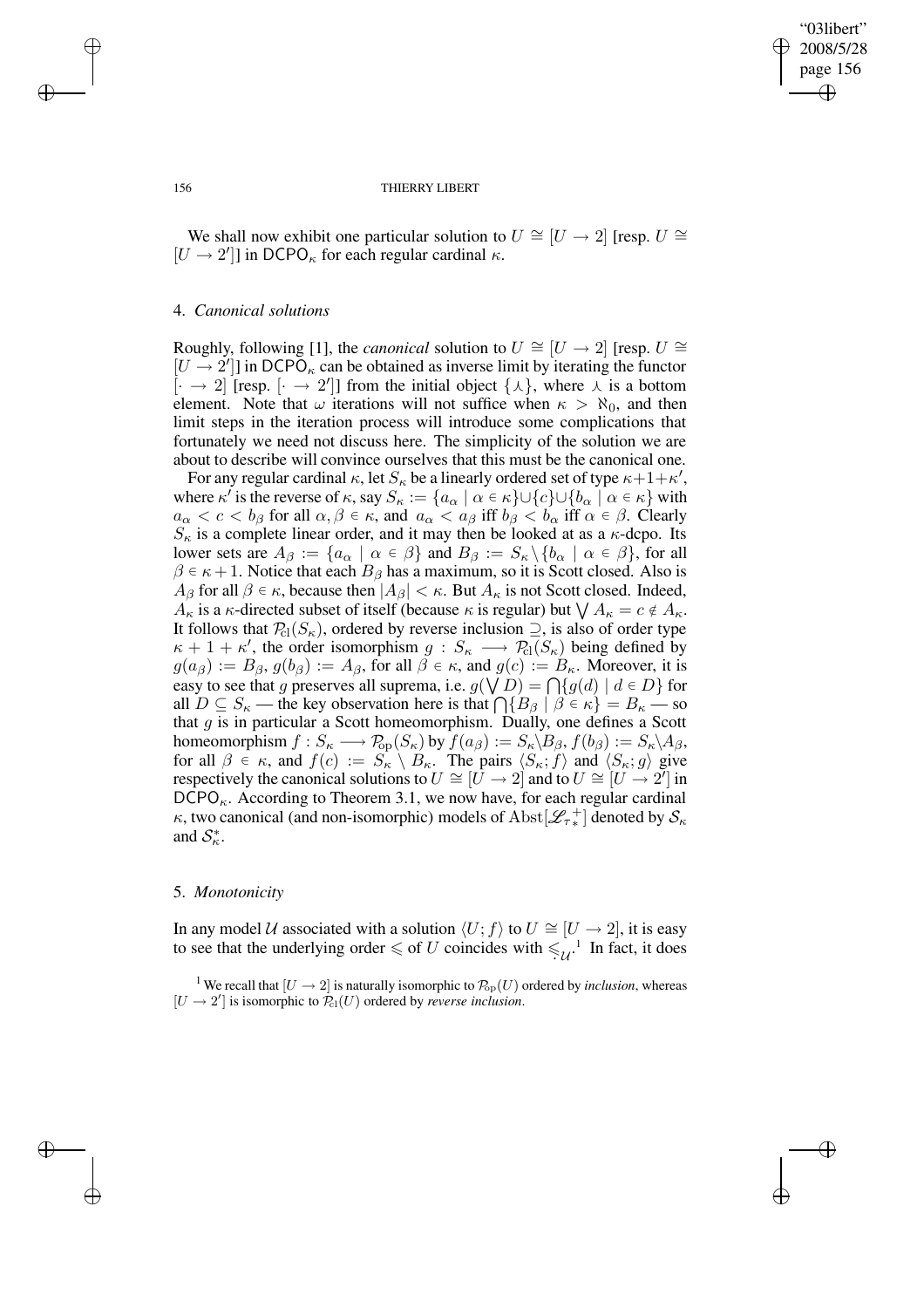coincide with  $\dot{\leq}_{\mathcal{U}}$  too. We already know that

 $\rightarrow$ 

✐

✐

✐

$$
\mathcal{U} \models \forall x \forall y (x \leq y \rightarrow x \leq y).
$$

And on the other hand, we have  $u \neq_{\mathcal{U}} v$  iff  $f(w)(u) \leq f(w)(v)$  for all  $w \in U$ , which will then be true if we assume  $u \leq v$ , because each  $f(w)$ is *monotone*. Therefore  $\mathcal{U} \models \forall x \forall y (x \leq y \rightarrow x \leq y)$  as well, and thus  $\leq$ . and  $\leq$  coincide in a Scott-style model. This actually holds in any model of  $\text{Abst}[\mathscr{L}_{\tau*}^+] + \text{Ext}:$ 

Theorem 5.1: 
$$
\text{Abst}[\mathscr{L}_{\tau_*}^+]
$$
 + Ext  $\vdash \forall x \forall y (x \leq y \rightarrow x \leq y)$ .

*Proof.* Assume  $\text{Abst}[\mathcal{L}_{\tau^*}]$  and let  $a, b$  be such that  $a \leq b$  but  $a \not\leq b$ . Then define  $\sigma(x) = \{z \mid z \in a \lor (x \in x \land z \in b)\}\)$ . It easily follows from  $a \leq b$ . that  $\forall x((x \in x \rightarrow \sigma(x) = b) \land (x \notin x \rightarrow \sigma(x) = a))$  (note that Ext is needed here). Now, as  $a \neq b$ , take c such that  $a \in c, b \notin c$ , and define  $\rho = \{x \mid \sigma(x) \in c\}$ . Thus we have  $\forall x (x \in \rho \leftrightarrow x \notin x)$ , and therefore  $\rho \in \rho \leftrightarrow \rho \notin \rho$ .

*Remark 5.1*: We stress that the use of Ext is essential, e.g. it is shown in [7] that there are term models of  $\text{Abst}[\mathscr{L}_{\tau*}^+]$  not fulfilling

$$
\forall x \forall y (x \leq y \rightarrow x \stackrel{\cdot}{\leq} y).
$$

A more explicit formulation of Theorem 5.1 is as follows:

$$
A b s t \left[ \mathcal{L}_{\tau^*}^+ \right] + \text{Ext} \vdash \forall x \forall y \forall z (x \leq y \land x \in z \to y \in z),
$$

which clearly says that in any model  $\mathcal U$  of  $\mathrm{Abst}[\mathscr{L}_{\tau_*}^+] + \mathrm{Ext}$  whatsoever,  ${u \in U \mid u \in_{\mathcal{U}} v}$  is an *upper set* of  $\langle U; \leq_{\mathcal{U}} \rangle$  for each  $v \in U$ ; in other words, its characteristic function  $f(v)$ , defined by  $f(v)(u) := 1$  if  $u \in \mathcal{U} v$  and  $:= 0$ otherwise, is *monotone* from  $\langle U; \leqslant_{\mathcal{U}} \rangle$  to  $\langle 2; \leqslant \rangle$ .

Now, another equivalent formulation and an important consequence of Theorem 5.1 are the following.

*Corollary* 5.2: *For any formula*  $\varphi(x,\bar{s})$  *of*  $\mathscr{L}_{\tau^*}^+$ ,

$$
\text{Abst}[\mathscr{L}_{\tau*}^+] + \text{Ext} \vdash \forall x \forall y \forall \bar{s}(x \leq y \land \varphi(x, \bar{s}) \to \varphi(y, \bar{s})).
$$

*Proof.* Take  $z := \{x \mid \varphi\}$  in the previous formulation.

*"03libert" 2008/5/28 page 157*

✐

✐

✐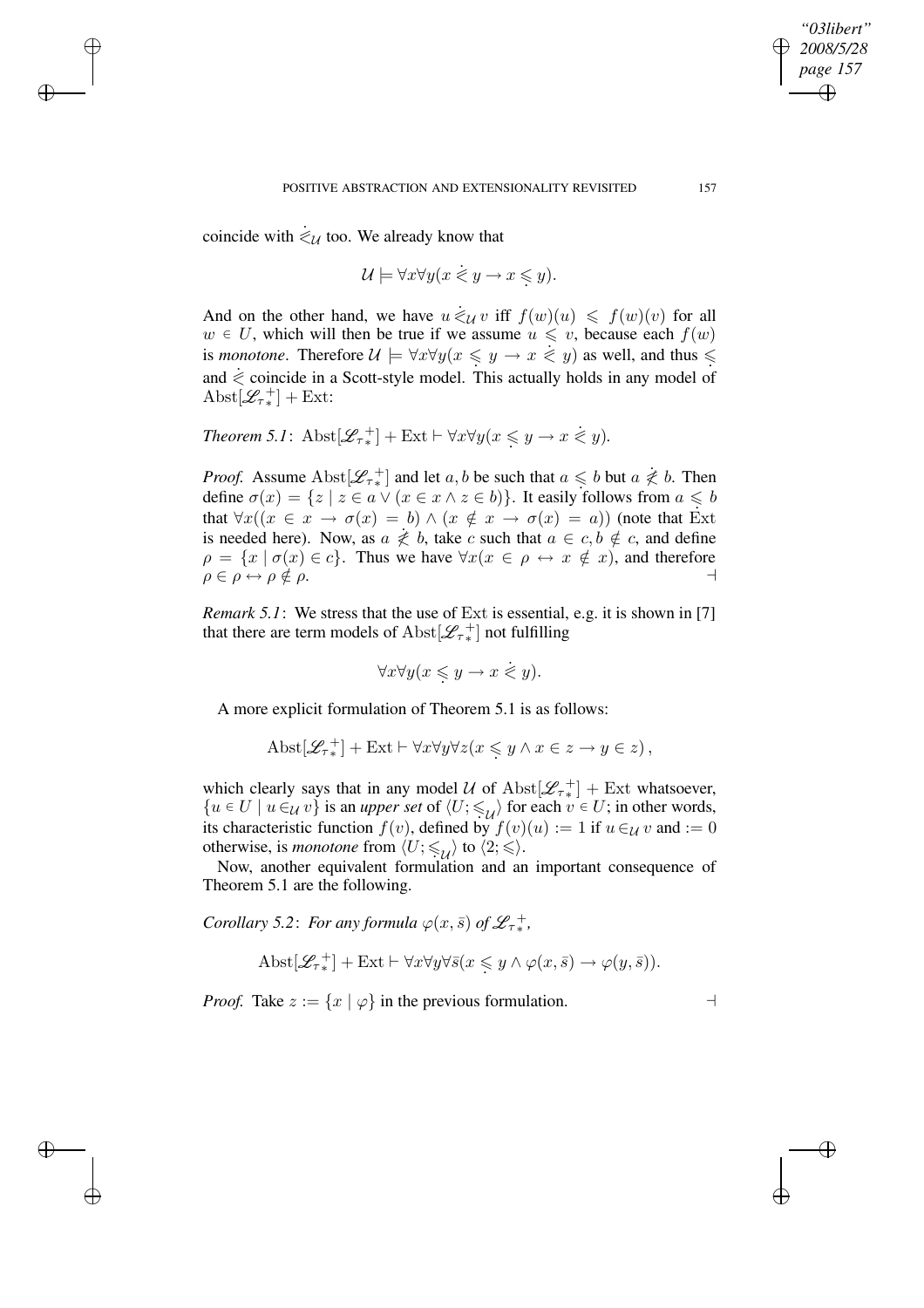✐

#### 158 THIERRY LIBERT

*Corollary* 5.3: For every formula  $\varphi$  of  $\mathscr{L}_{\tau *}^+$ , there exists a quantifier-free *formula*  $\varphi_0$  *of*  $\mathscr{L}_{\tau^*}^+$  *such that*  $\text{Abst}[\mathscr{L}_{\tau^*}^+] + \text{Ext} \vdash \varphi \leftrightarrow \varphi_0$ *.* 

*Proof.* Let  $\Lambda$  and V respectively denote  $\{x \mid \bot\}$  and  $\{x \mid \top\}$ . Using Corollary 5.2, we have  $\exists x \varphi(x, \bar{s}) \leftrightarrow \varphi(V, \bar{s})$  and  $\forall x \varphi(x, \bar{s}) \leftrightarrow \varphi(\Lambda, \bar{s})$  for every formula  $\varphi(x,\bar{s})$  of  $\mathscr{L}_{\tau^*}^+$ . We can accordingly eliminate the quantifiers of each  $\mathscr{L}_{\tau*}^+$ -formula written in prenex form. Note that by saying that  $\varphi_0$  is quantifier-free it is meant here that there are no quantifiers at all, even in the formulas defining the set abstracts occurring in  $\varphi_0$ , and so forth.

By duality, a version of Corollary 5.3 holds as well for negations of  $\mathscr{L}_{\tau*}^+$ formulas. But monotonicity is no longer a property of  $\mathscr{L}_{\tau}^+$ -formulas, seeing for instance that  $\exists y(y = \{x \mid y \in x\})$  is not equivalent to  $\Lambda = \{x \mid \Lambda \in x\}$ , as this latter is false whereas the former can be true as we shall see in Section 7.

## 6. *Numerals*

Let  $\mathscr{B}(y) := \{x \mid y \in x\}, \Lambda := \{x \mid \perp\}$  and  $V := \{x \mid \top\}.$  Then define inductively  $\Lambda_n$  and  $V_n$  for each natural number n as follows:

$$
\begin{cases} \Lambda_0 := \Lambda & V_0 := V \\ \Lambda_{n+1} := \mathscr{B}(\Lambda_n) & V_{n+1} := \mathscr{B}(V_n). \end{cases}
$$

Notice that  $\Lambda_n^*$ \* is  $V_n$  for all  $n \in \mathbb{N}$ . We are going to show, as a consequence of Theorem 5.1, that  $\Lambda_n = \{V_k | k \lt n\}$  and so, by duality, that  $V_n =$  $V\setminus {\{\Lambda_k | k < n\}}$ . More precisely, for each naturel number n, we define the following pair of dual sentences:

$$
\begin{cases} \Psi_n := \forall x (x \in \Lambda_n \leftrightarrow \bigvee_{k < n} x = V_k) \\ \Psi'_n := \forall x (x \in V_n \leftrightarrow \bigwedge_{k < n} x \neq \Lambda_k) \end{cases}
$$

and we show that

*Proposition 6.1*: 
$$
\text{Abst}[\mathscr{L}_{\tau*}^+]
$$
 + Ext  $\vdash \Psi_n \wedge \Psi'_n$ , for all  $n \in \mathbb{N}$ .

*Proof.* Of course, by Fact 2.3, we may concentrate on inferring  $\Psi_n$  for all n. We proceed by induction. For  $n = 0$  this is immediate. Suppose that  $\Psi_k$ , and so  $\Psi'_k$ , holds for all  $k \leq n$ , and let  $x \in \Lambda_{n+1}$ . Then  $\Lambda_n \in x$  and it follows from Theorem 5.1 that if  $\Lambda_n \leq y$  then  $y \in x$ . Now, by  $\Psi_n$ , we have  $\Lambda_n \leq y$  iff  $V_k \in y$  for all  $k \leq n-1$ , which is equivalent to  $y \in V_{k+1}$  for all

 $\rightarrow$ 

✐

✐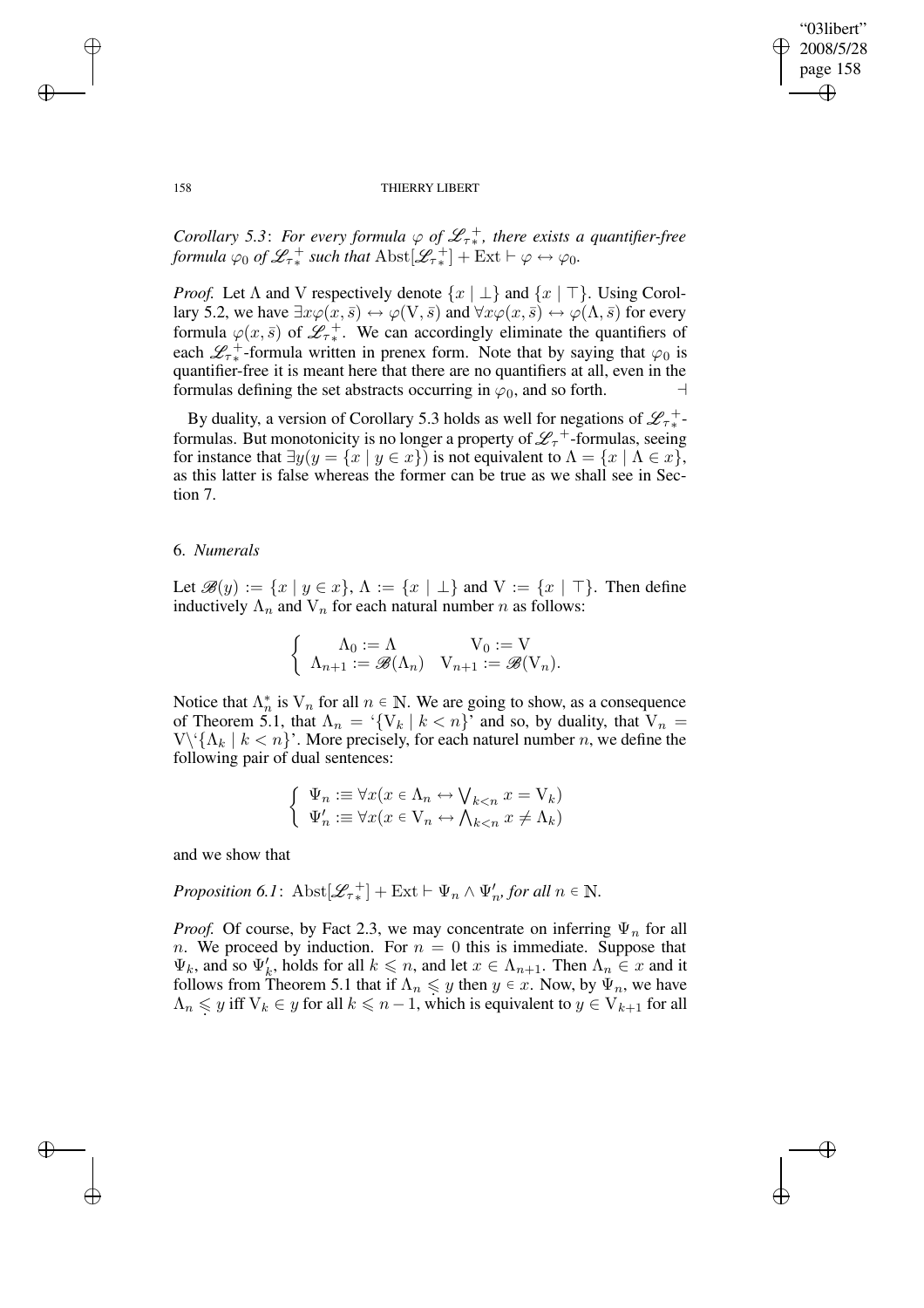$k \le n - 1$ , and this reduces to  $y \in V_n$  because  $V_n \le V_{n-1} \le \cdots \le V_0$  by  $\Psi'_k$  for  $k \leq n$ . Hence  $V_n \leq x$ . If  $V_n \neq x$ , then, by  $\Psi'_n$ , there exists  $l < n$ such that  $\Lambda_l \in x$ , that is  $x \in \Lambda_{l+1}$ , and then, by  $\Psi_{l+1}$ , we have  $x = V_k$  for some  $k < l + 1 \leq n$ . Thus  $\Psi_{n+1}$  is true.

One can even say more about the structure of the  $\Lambda_n$ 's and the  $V_n$ 's from Proposition 6.1. Let us define the following pair of dual sentences:

$$
\begin{cases} \Upsilon_n := \forall x (\Lambda_n \leq x \land \Lambda_n \neq x \to \Lambda_{n+1} \leq x) \\ \Upsilon'_n := \forall x (x \leq V_n \land x \neq V_n \to x \leq V_{n+1}). \end{cases}
$$

*Proposition* 6.2:  $\text{Abst}[\mathscr{L}_{\tau_*}^+] + \text{Ext} \vdash \Upsilon_n \wedge \Upsilon'_n$ , for all  $n \in \mathbb{N}$ .

*Proof.* Again, by Fact 2.3, we may concentrate on inferring  $\Upsilon_n$  for each n. Assume  $\Lambda_n \leq x$  and  $\Lambda_n \neq x$ . To prove that  $\Lambda_{n+1} \leq x$ , it suffices to show that  $V_n \in x$ , that is,  $x \in V_{n+1}$ . But this is true since  $x \neq \Lambda_k$  for all  $k \leqslant n$ .

Accordingly, the universe U of any model U of  $\text{Abst}[\mathscr{L}_{\tau*}^+] + \text{Ext}$ , ordered by  $\leqslant_{\mathcal{U}}$ , has the following form:

$$
\begin{array}{cccccc} \bullet & \bullet & \bullet & \cdots & \langle \operatorname{Ker} {\mathcal U} \rangle & \cdots & \bullet & \bullet \\ \Lambda_0 & \Lambda_1 & \Lambda_2 & & & \hline \end{array}
$$

where  $\text{Ker}\,\mathcal{U}$ , the *kernel* of  $\mathcal{U}$ , is

$$
\{u \in U \mid u \neq \Lambda_n^{\mathcal{U}} \text{ and } u \neq \mathrm{V}_n^{\mathcal{U}} \text{ for all } n \in \mathbb{N}\}.
$$

Notice that neither ' $\{\Lambda_n \mid n \in \mathbb{N}\}$ ' nor ' $\{V_n \mid n \in \mathbb{N}\}$ ' can be proved to exist as a set from  $\text{Abst}[\mathcal{L}_{\tau_*}^+] + \text{Ext}$ , since the former is not even a  $\leq$ -upper set and the latter is not a set in  $S_{\kappa}^*$  (but it is in  $S_{\kappa}$ ). In spite of this, and in view of the characterization above, any of these two classes might legitimately be taken as system of *numerals*. Then, to know to which degree this representation is faithful, one could for instance have a look at those functions  $f: \mathbb{N}^k \longrightarrow \mathbb{N}$  that are *representable*, that is, for which there exists a term  $\tau(y_1,\ldots,y_k)$  of  $\mathscr{L}_{\tau\ast}^+$  such that

$$
Abst[\mathcal{L}_{\tau*}^+] + Ext \vdash \tau(\Lambda_{n_1}, \ldots, \Lambda_{n_k}) = \Lambda_{f(n_1, \ldots, n_k)}
$$

— or equally

 $\rightarrow$ 

✐

✐

✐

$$
A \text{bst}[\mathcal{L}_{\tau_*}^+] + \text{Ext} \vdash \tau^*(V_{n_1}, \dots, V_{n_k}) = V_{f(n_1, \dots, n_k)}
$$

"03libert" 2008/5/28 page 159

✐

✐

✐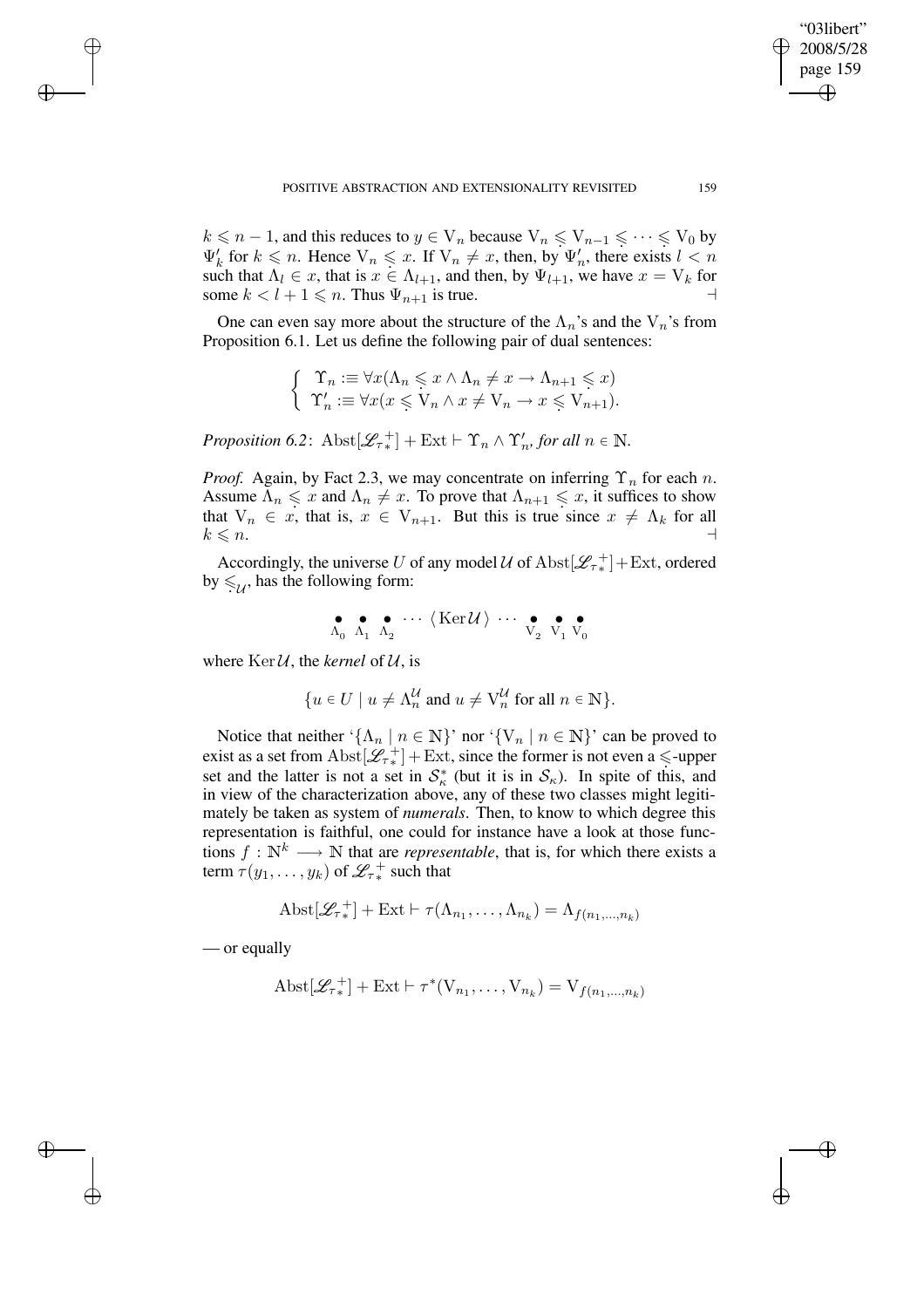✐

#### 160 THIERRY LIBERT

by duality — for all  $n_1, \ldots, n_k \in \mathbb{N}$ . We shall only content ourselves here with pointing out a couple of examples.

Obviously, the successor function is represented by  $\mathscr{B}(y)$ . The predecessor function is also representable by taking  $\mathscr{B}'(y) := \{x \mid \mathscr{B}(x) \in y\}.$ Indeed, we have  $\mathscr{B}'(\mathscr{B}(y)) = \{x \mid \mathscr{B}(x) \in \mathscr{B}(y)\} = \{x \mid x \in y\} = y$ , so  $\mathscr{B}'(\Lambda_{n+1}) = \Lambda_n$  for all  $n \in \mathbb{N}$ , and clearly  $\mathscr{B}'(\Lambda_0) = \Lambda_0$ .

Other functions that are representable are 'max' and 'min', seeing that  $\Lambda_{n_1} \cup \Lambda_{n_2} = \Lambda_{\max(n_1,n_2)}$  and  $\Lambda_{n_1} \cap \Lambda_{n_2} = \Lambda_{\min(n_1,n_2)}$ , where the terms  $y_1 \cup y_2$  and  $y_1 \cap y_2$  are defined as usual by  $\{x \mid x \in y_1 \lor x \in y_2\}$  and  ${x \mid x \in y_1 \land x \in y_2}$ . More generally, the existence of these terms shows that in any model U of Abst $[\mathcal{L}_{\tau^*}^+]$  + Ext,  $\langle U; \leq \check{U}_t \rangle$  is a lattice, as we have  $\bigvee \{a, b\} = (a \cup b)^{\mathcal{U}}$  and  $\bigwedge \{a, b\} = (a \cap b)^{\mathcal{U}}$  for all  $a, b \in U$ . It is very unlikely that more can be said about the ordered set  $\langle \text{Ker } U; \leqslant_{\mathcal{U}} \rangle$  from Abst $[\mathcal{L}_{\tau^*}]$  + Ext only, though the question we examine in the next section is somewhat related to this.

### 7. *Wanted: the fixed-point property*

Given a model U of  $\text{Abst}[\mathscr{L}_{\tau_*}^+] + \text{Ext}$ , the interpretation of each term  $\sigma(y)$ of  $\mathscr{L}_{\tau^*}(U)$  is a monotone function on  $\langle U; \leqslant_{\mathcal{U}} \rangle$ . Now this latter is a complete lattice when U is a Scott-style model, so we do have  $\mathcal{U} \models \exists y(y = \sigma(y))$  in that case, for any monotone function on a complete lattice has a fixed point. The question as to know whether that fixed-point property is derivable from Abst $[\mathscr{L}_{\tau^*}^+]$  + Ext is tackled here.

At least, we can give a positive answer in a very particular case, which may be viewed as a sort of set-theoretic remains of the fixed-point theorem of the lambda calculus:<sup>2</sup>

*Theorem* 7.1:  $\text{Abst}[\mathscr{L}_{\tau^*}] + \text{Ext} \vdash \forall \bar{z} \exists y (y = \sigma(y, \bar{z}))$ *, for any*  $\mathscr{L}_{\tau^*}^+$ -term  $\sigma(y,\bar{z})$  *of the form*  $\{x \mid \varphi(x;\psi(y,\bar{z});\bar{z})\}$ *, where this notation means that we can distinguish a subformula*  $\psi$  *of*  $\varphi$  *having y and possibly*  $\bar{z}$ *, but not x, as free variables.*

*Proof.* Let

and

✐

✐

$$
\Omega := \{ t \mid \psi(\{ x \mid \varphi(x; t \in t; \bar{z}) \}, \bar{z}) \}
$$

$$
\tau := \{ x \mid \varphi(x; \Omega \in \Omega; \bar{z}) \}.
$$

 $2$ I am grateful to Marcel Crabbé for this observation.

 $\rightarrow$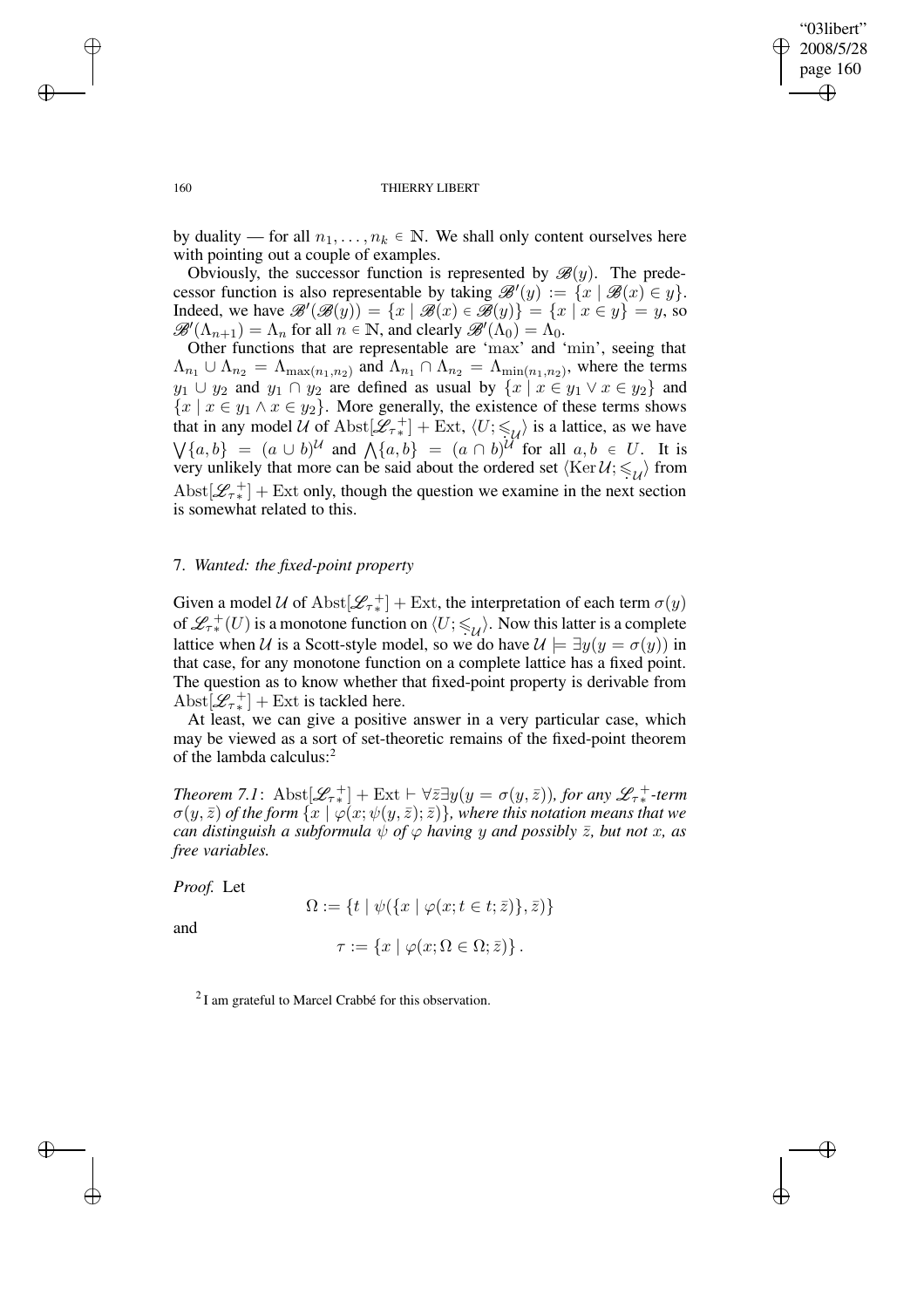Thus we have  $\Omega \in \Omega$  iff  $\psi(\tau, \bar{z})$ , and then

 $\rightarrow$ 

✐

✐

✐

$$
\tau = \{x \mid \varphi(x; \psi(\tau, \bar{z}); \bar{z})\} = \sigma(\tau, \bar{z}).
$$

POSITIVE ABSTRACTION AND EXTENSIONALITY REVISITED 161

 $\overline{\phantom{0}}$ 

"03libert" 2008/5/28 page 161

✐

✐

✐

✐

The condition here on the variable  $y$  to appear within a subformula is very restrictive as it excludes such simple terms as  $\mathscr{B}(y)$  and  $\mathscr{B}'(y)$  of Section 6.

For the latter a fixed point is easily found, namely  $W = \{x \mid x \in x\}$ , as we have

$$
\mathscr{B}'(\mathbf{W}) = \{x \mid \mathscr{B}(x) \in \mathbf{W}\} \n= \{x \mid \mathscr{B}(x) \in \mathscr{B}(x)\} \n= \{x \mid x \in x\} \n= \mathbf{W}.
$$

But for the former the situation is not as simple. In the canonical models of Section 4 it is always the case that  $W$  — which is interpreted by c in those models — is a fixed point of  $\mathcal{B}(y)$  too. This, however, does not follow from  $\text{Abst}[\mathscr{L}_{\tau\ast}^+] + \text{Ext}$  as we shall now see by exhibiting another Scott-style model.

Let U be the complete lattice depicted as follows, with the ordering  $\leq$ from left to right:

• a0 • a1 • a2 · · · • a · · · • c−<sup>2</sup> • c−<sup>1</sup> • c 0 • c • c 0 • c 1 • c 2 • c 3 · · · • b · · · • b 2 • b 1 • b 0

Given  $y \in U$ , we let )y| stand for  $\{x \in U \mid x \leq y\}$  and )y[for  $\{x \in U \mid x < y\}$ . The lower sets of U, ordered by reverse inclusion, are  $[b_n], n \in \omega, [b], [b]$ ,  $(c_n], n \in \omega \setminus \{0\},\, |c_1[, \, |c], \, |c'], \, |c_{-n}], n \in \omega, \, |a], \, |a[, \, |a_n[, n \in \omega.$  Among these, only  $)a[$  and  $)b[$  are not Scott closed, so we have an order isomorphism g from  $\langle U, \leq \rangle$  onto  $\langle P_{\text{cl}}(U), \supseteq \rangle$  defined as follows:

$$
g(a_n) := ]b_n], \text{ for all } n ; \qquad g(a) := ]b];
$$
  

$$
g(c_{-n}) := ]c_n], \text{ for all } n \geq 1, \text{ and } g(c_0) := ]c_1[ ;
$$
  

$$
g(c) := ]c]; \qquad g(c') := ]c'] ;
$$
  

$$
g(c_n) := ]c_{-n+1}], \text{ for all } n \geq 1 ;
$$
  

$$
g(b) := )a]; \qquad g(b_n) := ]a_n[, \text{ for all } n.
$$

Clearly g preserves all suprema, so  $\langle U; g \rangle$  yields another example of a solution to  $U \cong [U \to 2']$  in DCPO<sub>N<sub>0</sub></sub>. Incidentally, it can be seen that this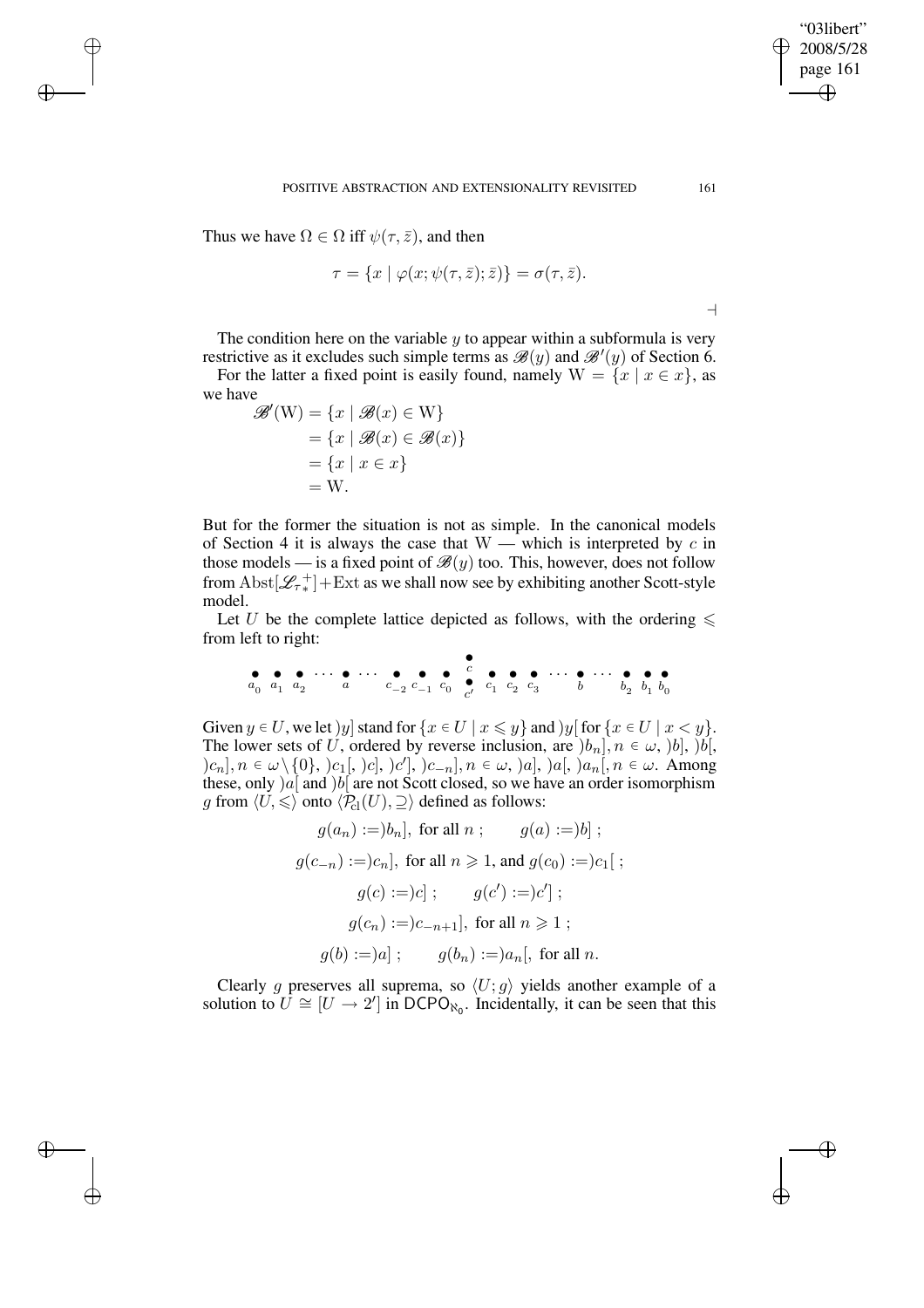✐

#### 162 THIERRY LIBERT

corresponds to the one obtained as inverse limit by iterating  $\left[ \cdot \rightarrow 2^{\prime} \right]$  from the following ordered set:

$$
\lambda \bullet \langle \bullet \atop \bullet \infty \rangle
$$
 (where  $\lambda$  is a bottom element).

We thus have another model U of  $\text{Abst}[\mathcal{L}_{\tau_*}^+]$  + Ext with  $u \in \mathcal{U}$  iff  $u \in g(v)$ . Now we notice that  $u \in \mathcal{U}$  u iff  $u < c_1$ ; hence  $W^{\mathcal{U}} = c_0$ . Then we observe that  $c_0 \in \mathcal{U}$  u iff  $u \leq c_1$ ; so  $\mathcal{B}(W)^{\mathcal{U}} = c_{-1}$ , and it follows that  $U \not\models W = \mathscr{B}(W)$ . We also mention that the only fixed points of  $\mathscr{B}(y)$  on U are  $a, b, c, c'$ , and that each of these does not seem to be definable in  $\mathcal{U}$  by a closed  $\mathscr{L}_{\tau *}^+$ -term.

That said, we still don't know whether  $\text{Abst}[\mathscr{L}_{\tau^*}^+] + \text{Ext} \vdash \exists y(y = \mathscr{B}(y)).$ We shall only notice that finding a fixed point of  $\mathcal{B}(y)$  within a *term* model  $M$  — as the one given in [6] — amounts to finding a quantifier-free formula  $\varphi(x)$  of  $\mathscr{L}_{\tau^*}$  such that  $\mathcal{M} \models \varphi(\lbrace x | \psi \rbrace) \leftrightarrow \psi(\lbrace x | \varphi \rbrace)$  for *all* quantifierfree formula  $\psi(x)$  of  $\mathcal{L}_{\tau^*}^+$ , which is rather puzzling at first sight.

# 8. *Reflexive abstraction*

Whether or not the fixed-point property holds, one may consider the use of a syntactical device to name in a uniform way one potential solution to any reflexive equation  $y = \sigma(y, \bar{z})$ .

This can be done by replacing the formation rule (8) of Section 1 by the following:

(8)' If  $\varphi$  is a formula and  $x, y$  are distinct variables, then  $\{x \mid y \varphi\}$  is a term.

It is understood here that both x and y are bound in  $\{x \mid y \varphi\}$ ; we will then let  $\{x \mid \varphi\}$  stand for  $\{x \mid y \varphi\}$  whenever y does not occur free in  $\varphi$ .

We use the same notation  $\mathscr{L}_{\tau}$  for the language obtained from (1)–(8)' and now, given a fragment  $\Sigma$  of  $\mathscr{L}_{\tau},$  we let  $\mathrm{Abst}_{\circ}[\Sigma]$  stand for the scheme of formulas ' $\forall x (x \in \{x \mid y \varphi\} \leftrightarrow \varphi(x, \{x \mid y \varphi\}, \bar{z}))$ ' with  $\varphi(x, y, \bar{z})$  in  $\Sigma$ . Thus, given a formula  $\varphi(x, y, \bar{z}), \{x | y \varphi\}(\bar{z})$  is meant to represent one particular solution to  $y = \{x \mid \varphi\}(y, \bar{z}).$ 

As expected, provided  $\varphi$  is in  $\mathscr{L}_{\tau^*}$ , this is consistent:

*Proposition 8.1* : Any *Scott-style model*  $\mathcal U$  *of*  $\mathrm{Abst}[\mathscr{L}_{\tau_*}^+] + \mathrm{Ext}$  *can be turned into a model of*  $\mathrm{Abst}_{\circlearrowleft}[\mathscr{L}_{\tau*}^+]+\mathrm{Ext}.$ 

 $\rightarrow$ 

✐

✐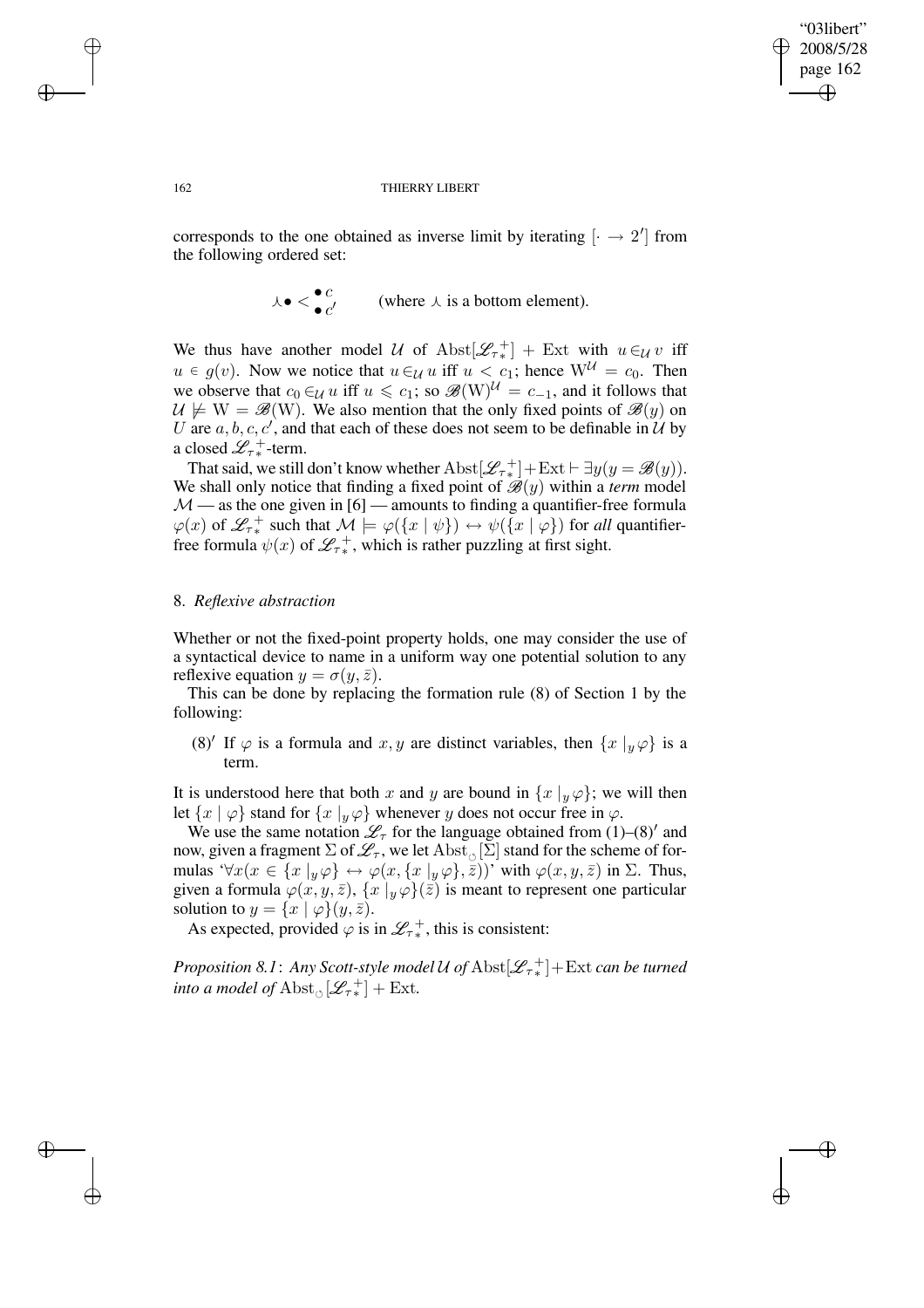The key to the proof of Proposition 8.1 is that fixed points can be chosen in a continuous way on a Scott-style model. This is well known for fixed points of Scott continuous maps on a pointed  $\aleph_0$ -dcpo (see [1] for instance). But caveat: a Scott continuous function on a pointed  $\kappa$ -dcpo need not even have a fixed point if  $\kappa > \aleph_0$  (take for instance  $U = \omega$ , seen as a  $\aleph_1$ -dcpo, with  $f : \omega \to \omega : n \mapsto n + 1$ . This will hold, however, as far as we are concerned with complete lattices, which is the case here.<sup>3</sup>

*Fact* 8.1: Let U be a complete lattice seen as a  $\kappa$ -dcpo and let  $f \in [U \to U]$ . Then f has a least fixed point  $\mu(f)$ ; moreover, the application  $f \mapsto \mu(f)$ is Scott continuous from  $[U \rightarrow U]$  to U.

*Proof.* Let  $f \in [U \to U]$  and define  $f_\alpha(\lambda) \in U$  for each ordinal  $\alpha$  inductively as follows:  $f_{\beta+1}(\lambda) := f(f_{\beta}(\lambda))$  and  $f_{\lambda}(\lambda) := \bigvee \{f_{\beta}(\lambda) \mid \beta < \lambda\}$ for  $\lambda$  limit (and so  $f_0(\lambda) = \lambda$ ). Because U is a complete lattice this is well defined. Clearly  $\alpha < \beta$  implies  $f_{\alpha}(\lambda) \leq f_{\beta}(\lambda)$ , so that  $\{f_{\beta}(\lambda) | \beta < \kappa\}$ is  $\kappa$ -directed. It follows therefrom that  $f(f_{\kappa}(\lambda)) = f_{\kappa}(\lambda)$ , and this is the least fixed point of f for it is easily seen that  $f_\alpha(\lambda) \leq w$  for all  $\alpha$  and all w such that  $f(w) = w$ . Now it is routine to show by induction that the application  $f \mapsto f_{\alpha}(\lambda)$  is Scott continuous for each  $\alpha$ , and so in particular is  $f \longmapsto \mu(f) := f_{\kappa}(\lambda).$ 

We are now ready to prove Proposition 8.1.

 $\rightarrow$ 

✐

✐

✐

*Proof of Proposition 8.1.* Let  $U$  be the set-theoretic structure associated with a given solution to  $U \cong [U \rightarrow 2]$  in DCPO<sub> $\kappa$ </sub>.

As in the proof of Theorem 3.1, one can show by induction on the complexity that each term  $\{x \mid \varphi\}(\bar{z})$ , where  $\varphi$  is in  $\mathscr{L}_{\tau^*}^+(U)$  and its free variables other than x are among  $\overline{z} = z_1, \ldots, z_n$ , has a (unique) suitable Scott continuous interpretation  $\tau^{\tilde{U}}: U^n \longrightarrow U : (\bar{w}) \longmapsto {\{x \mid \varphi\}}^{\tilde{U}}(\bar{w})$ . So it remains to consider the case of a reflexive set abstract  $\{x \mid y \varphi\}(\bar{z})$  with  $\varphi(x, y, \bar{z})$  in  $\mathcal{L}_{\tau^*}(U)$ . Let  $\tau^{\mathcal{U}}$  be the suitable Scott continuous interpretation of  $\{x \mid \varphi\}(y, \bar{z})$  and then, given  $\bar{w}$  in U, let  $f_{\bar{w}} : U \longrightarrow U : v \longmapsto \tau^{\mathcal{U}}(v, \bar{w})$ . Clearly  $f_{\overline{w}}$  is Scott continuous on U, so let  $\mu(f_{\overline{w}})$  be its least fixed point. As the application  $(\bar{w}) \longmapsto f_{\bar{w}}$  is Scott continuous, so is  $(\bar{w}) \longmapsto \mu(f_{\bar{w}})$  according to Fact 8.1. And as we have  $|u \in \mu(f_{\bar{w}})|_{\mathcal{U}} = |u \in \tau^{\mathcal{U}}(\mu(f_{\bar{w}}), \bar{w})|_{\mathcal{U}} =$  $|\varphi(u,\mu(f_{\bar{w}}),\bar{w})|_{\mathcal{U}}$ , it follows that  $\sigma^U : (\bar{w}) \longmapsto \mu(f_{\bar{w}})$  is a suitable Scott continuous interpretation of  $\{x \mid y \varphi\}(\bar{z})$ . Note that such a suitable interpretation is not necessarily unique here.  $\Box$ 

<sup>3</sup> The reader familiar with domain theory will have noticed that all the  $\kappa$ -dcpo's we consider are in fact  $\kappa$ -*continuous lattices* (again see [1] for the definition when  $\kappa = \aleph_0$ ).

"03libert" 2008/5/28 page 163

✐

✐

✐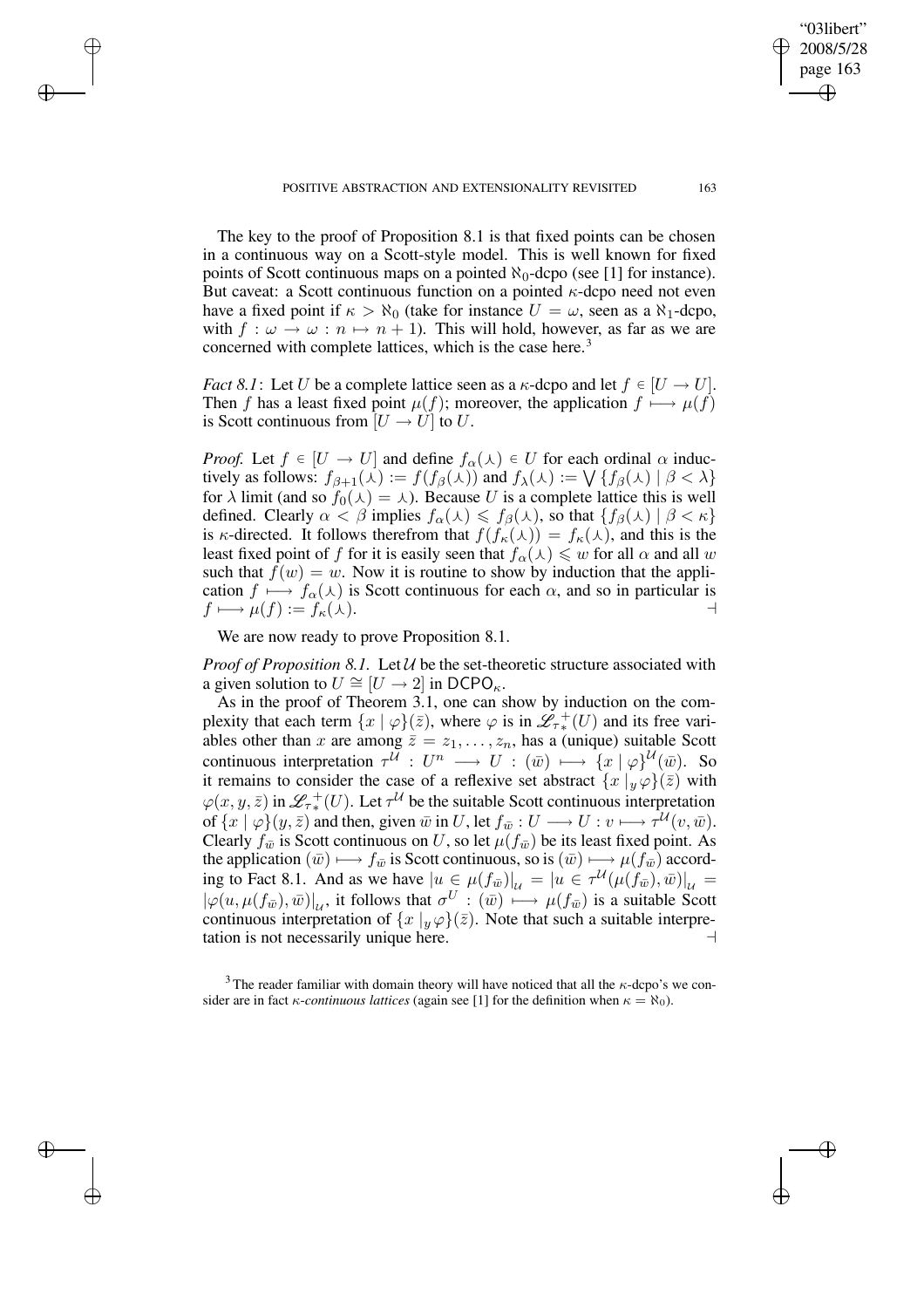✐

#### 164 THIERRY LIBERT

The consideration of the case  $\kappa > \aleph_0$  was of course dispensable to prove the consistency of  $\text{Abst}_{\circ}[\mathcal{L}_{\tau_*}^+] + \text{Ext}$  alone. Besides, it should be remarked that this could also be established by a term model construction as in [6].

# 9. *Topological extensions*

Finally, we shall briefly indicate that topological extensions of  $\text{Abst}[\mathscr{L}_{\tau\,*}^+]+$ Ext or  $\text{Abst}_{\circ}[\mathcal{L}_{\tau*}^+] + \text{Ext}$  are conceivable too.

Let  $(\square)$  and  $(\diamond)$  be the topological axiom schemes defined as follows:

$$
(\Box) : \quad \begin{array}{l} \begin{aligned} \text{For every formula } \varphi, \\ \exists y (\forall x (x \in y \to \varphi) \land \forall z (\forall x (x \in z \to \varphi) \to z \leq y)) \\ (\Diamond) : \quad & \begin{aligned} \text{For every formula } \varphi, \\ \exists y (\forall x (\varphi \to x \in y) \land \forall z (\forall x (\varphi \to x \in z) \to y \leq z)) \end{aligned} \end{array}
$$

As shown in [9],  $(\square)$  [resp.  $(\diamond)$ ] is equivalent to asserting the existence of  $\bigcup^{\in} \{x \mid \psi(x, \bar{z})\}$ ' [resp.  $\bigcap^{\in} \{x \mid \psi(x, \bar{z})\}$ '] for any formula  $\psi(x, \bar{z})$ ; so Abst $[\mathscr{L}_{\tau^*}]$  + Ext + ( $\Box$ ) + ( $\diamond$ ) is inconsistent (see the remark about (†) in Section 1). Nevertheless, each of the axiom schemes  $(\Diamond)$  and  $(\Box)$  taken individually can consistently be added here, by duality. For  $(\Box)$  [resp.  $(\Diamond)$ ], this naturally results from the existence of models associated with solutions to  $U \cong [U \rightarrow 2]$  [resp.  $U \cong [U \rightarrow 2']$ ] in DCPO<sub> $\kappa$ </sub>. Again, this contrasts with the positive set theory  $\text{Comp}[\mathcal{L}^+] + \text{Ext}$ , which admits  $\kappa$ -topological models ( $\kappa$  weakly compact), but is easily proved to be incompatible with  $(\Box)$  (see [9]).

## 10. *Related works*

Positive Set Theory has been studied by several authors from different perspectives. A retrospective view of related systems, such as positive abstraction, can be found in [7], where most results of this paper first appeared. A proof theoretic analysis of positive abstraction can also be found in [2], where it is shown that the sequent calculus corresponding to  $\text{Abst}[\mathscr{L}_{\tau_*}^+]$  has cut-elimination, whereas the sequent calculus for  $\text{Abst}[\mathscr{L}_{\tau*}^+] + \text{Ext}$  has not — which is in fact another consequence of the monotonicity property of Theorem 5.1. So the proof-theoretic strength of the system  $\text{Abst}[\mathscr{L}_{\tau^*}] + \text{Ext}$ , or some of its extensions, might be worth investigating, especially in the light of its connection with the system of illative lambda calculus presented in

 $\rightarrow$ 

✐

✐